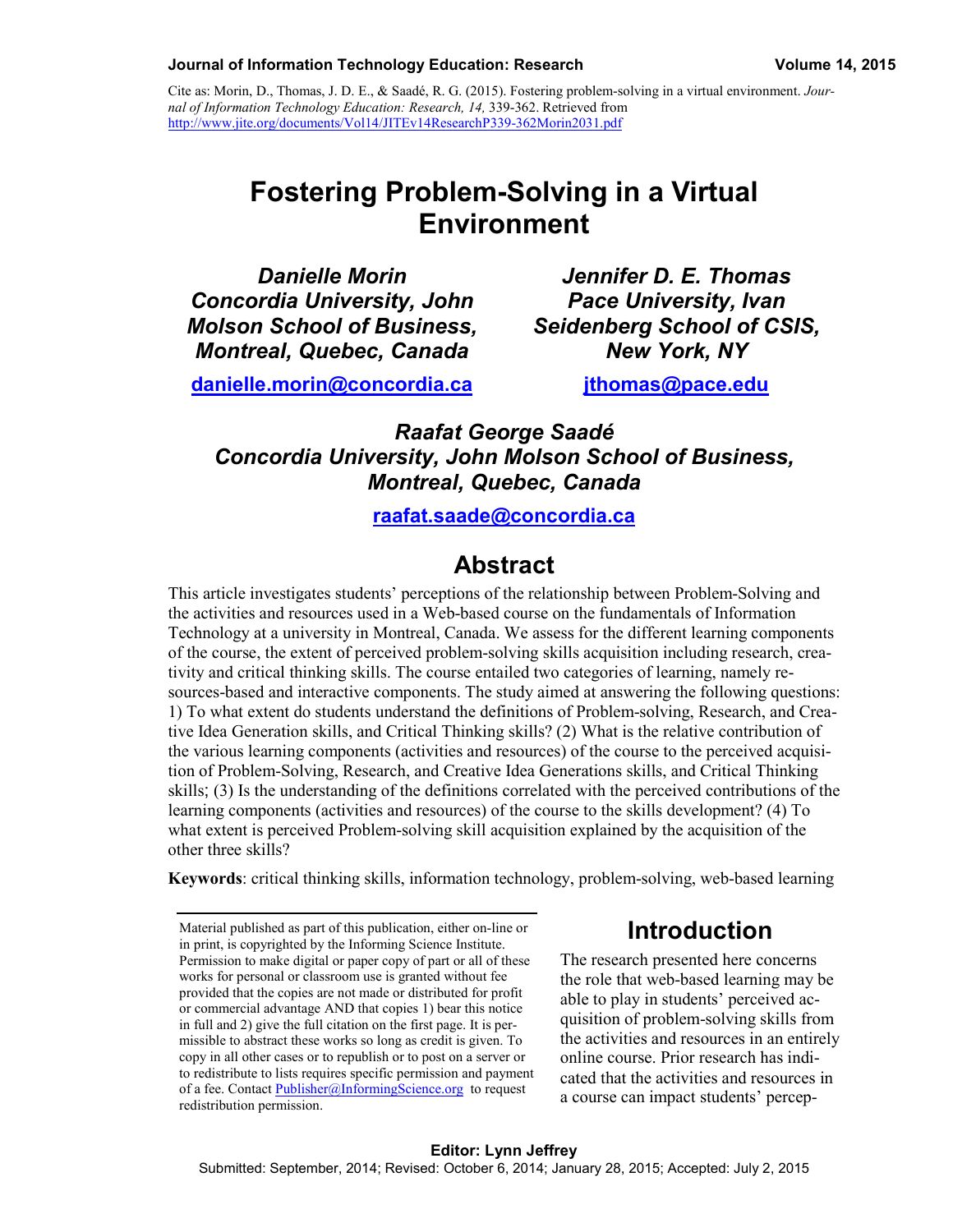tions of their acquisition of various higher-order learning skills, including problem-solving (Morin, Thomas & Ly, 2014; Morin, Thomas, & Saadé, 2012; Saadé, Morin & Thomas, 2012; Thomas & Morin, 2010). Additionally, Davis (1989) has shown that user's intention to use a system is tied to their perceptions, while Keengwe (2007) and Koohang & Durante (2003) found that a relationship exists between students' personal computer proficiency and students' perceptions of the effect of computer technology to improve their learning. Song, Singleton, Hill, & Koh (2004) focused on students' perceptions as a way to improve online or distance learning. Perceptions are, therefore, important considerations when integrating technology into learning, especially virtual learning.

Some level of web-based learning has now become the norm rather than the exception. Even classes that principally use a traditional classroom, lecture approach to delivery often integrate some level of web-based learning via course management systems, often referred to as blended learning. At the other end of the spectrum of delivery methods is the completely online, virtual delivery of course content, which is the focus of the research presented here. This delivery method is expected to have some impact on the students' ability to acquire problem-solving skills deemed essential for navigating life and achieving successful career paths.

A distinction has to be made between Problem-Solving and Problem-Based Learning. Problem-Based Learning is a teaching method that uses problems specifically designed to foster problemsolving skills, among other higher-order thinking skills (Baturay & Bay, 2010; Liu, et al. 2014; Tsai & Chiang, 2013). Problem-Solving, in contrast, is the outcome that is achieved by any teaching method employed, which may or may not include problem-based learning.

Compared to problem-based learning, the body of knowledge for problem-solving in higher education is significantly less. In this paper the focus is on problem-solving defined as "deriving alternatives and solutions for complex problems/ issues with incomplete information", as supported by research skills, creativity, and critical thinking, regardless of teaching method. This definition is based on a number of researchers who have built on each other's work and around which there is much overlapping of ideas. According to Hennessey, McCormack, & Murphy (1993) and ITS Education Asia (2014), problem-solving requires a controlled mixture of analytical and creative thinking. In Bloom's Taxonomy of learning, problem-solving encompasses analysis, synthesis, evaluation, and in the revised taxonomy it encompasses analyzing, evaluating, and creating (Anderson & Krathwohl, 2001; Bloom & Krathwohl, 1956). Missing from these and other taxonomies, however, is the requisite need for researching the problem and the potential solutions (Jonassen, 1997, Saadé et al., 2012). Before doing any sort of analysis, synthesis, or evaluation, it is necessary to either proactively search out problems and solutions before they occur or to conduct research surrounding particular problems that do occur. These are articulated in Land & Green (2000) who are referencing Moore, 1995, as:

*…identifying information needs; locating corresponding information resources; extracting and organizing information from each source; and synthesizing information from a variety of sources into cogent, productive uses (Moore, 1995).* (p.45)

In their case study, Oldenburg & Hung (2010) found nursing students focused mostly on information gathering, with less attention to problem recognition, construction of meaning, and problem resolution.

Problem-solving, then, can be viewed as an umbrella term, supported by a tripod of skills encompassing research, creative idea generation (referred to interchangeably as creativity throughout the paper for simplicity), and critical thinking (Thomas, 2001), but this may not tell the whole story as shown in Figure 1.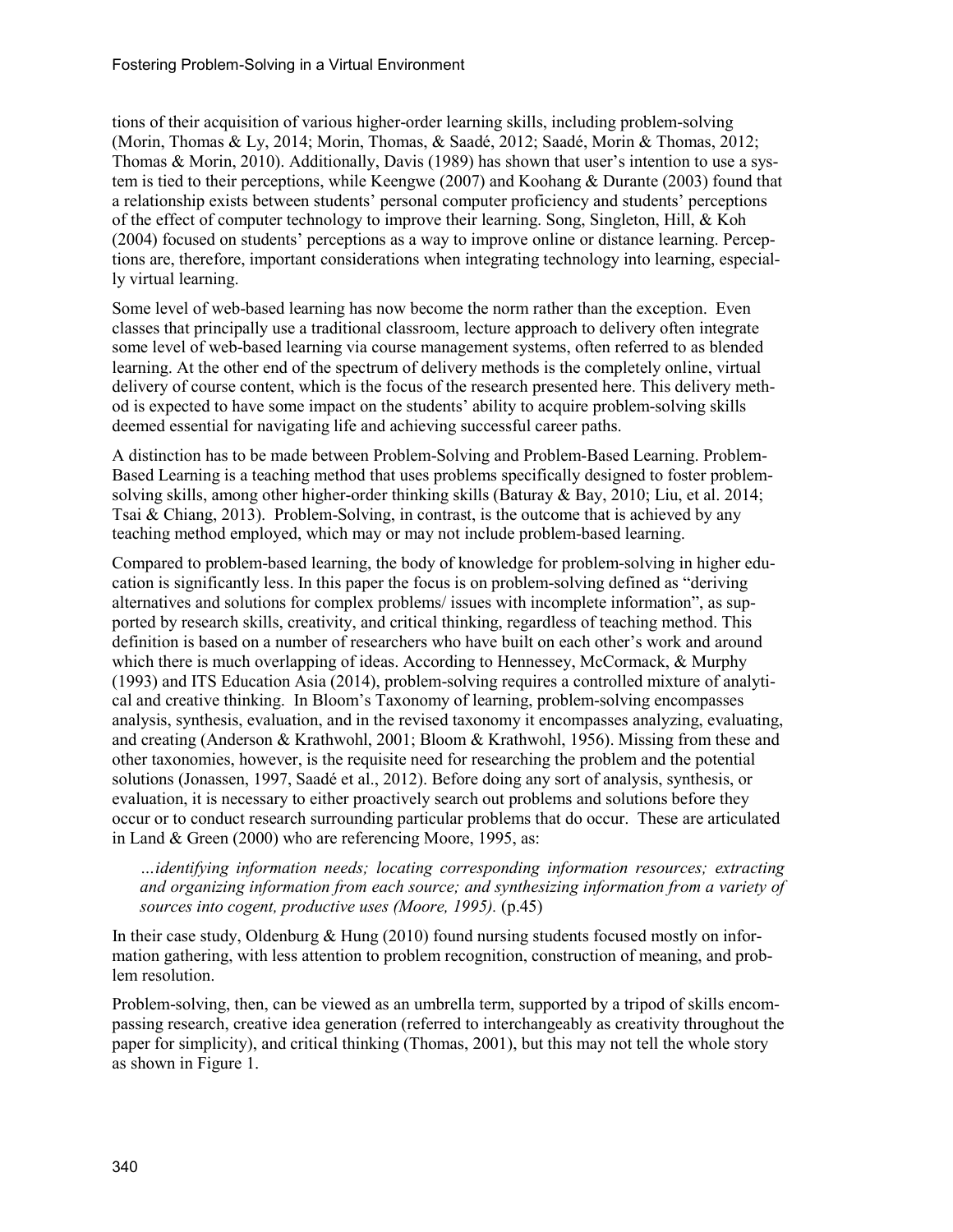

**Figure 1. Problem-Solving Tripod or Four-legged Stool?**

This study provides two significant contributions. (1) At a macro level, it provides an understanding of the relationship of problem-solving to its proposed sub-components of research, creative idea generation, and critical thinking skills in the online learning context (higher education); (2) At a micro level, it identifies the kinds of resources and activities that foster / require these problem-solving skills.

With this knowledge, practitioners (teachers and online courses designers) can design and implement better online (web-based) courses by integrating learning tools to foster the development of problem-solving, and associated research and creative idea generation skills, and critical thinking skills.

### **Literature Review**

It goes without saying that the purpose of higher education is to provide students with the capacity for higher-order thinking and learning. This does not change when the medium of delivery changes. According to Lewis and Smith (1993), higher-order thinking:

*…occurs when a person takes new information and information stored in memory and interrelates and/or rearranges and extends this information to achieve a purpose or find possible answers to perplexing situations. A variety of purposes can be achieved through higher-order thinking… Deciding what to believe; deciding what to do; creating a new idea, a new object, or an artistic expression; making a prediction; and solving a non-routing problem.* (p.136)

Summarizing the ideas of heavyweights in the field, such as Piaget, Bloom, Gagne, Marzano, Glaser, Vygotsky, Haladyna, & Gardner, the authors King, Goodson, & Rohani (1998) propose that higher-order thinking includes critical, logical, reflective, metacognitive, and creative thinking. Developing these skills requires distinguishing important from unimportant information, integration and interpretation of information, critical thinking and problem-solving, and time and effort management. Lewis & Smith (1993) suggest it includes critical thinking, problem-solving, decision-making, and creative thinking. In her review of the literature, Collins (2014) recognizes three schools of definitions of higher-order learning provided by Brookhart (2010): those who view it as transfer – being able to apply what has been learned to new situations or conditions, those who view it as critical thinking – being able to make sound decisions and exercise reasoned judgment, and those who view it as problem-solving – being able to arrive at an outcome or goal in the absence of a readily recognized pre-defined path or solution. In Tiruneh, Verburgh, and Elen (2014) skills and dispositions are differentiated.

The thorniness of this issue for educators, and its measurement, is evident from the above discussion and is aptly articulated in King et al. (1998):

*The challenge of defining "thinking skills, reasoning, critical thought, and problem solving" has been referred to as a conceptual swamp in a study by Cuban (as cited in Lewis & Smith, 1993, p. 1), and as a "century old problem" for which "there is no well-established taxonomy or typology" (Haladyna, 1997, p. 32). In addition, explanations of how learning occurs*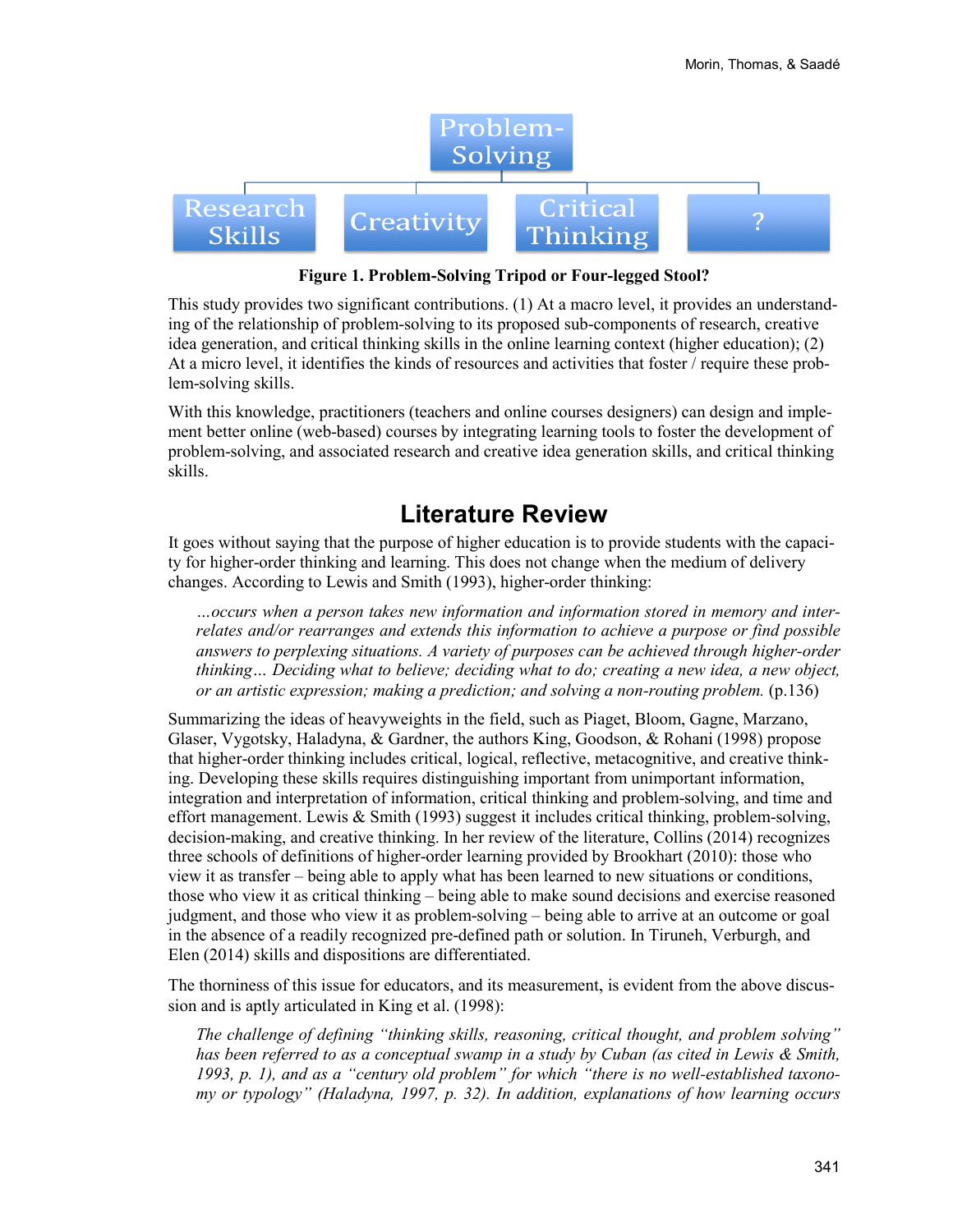*have been viewed as inadequate, with no single theory adequately explaining "how all learning takes place" (Crowl, Kaminsky, & Podell, 1997, p. 23).* (p. 7)

Of these elements of higher-order learning identified, critical thinking is the concept most often cited and researched (Saadé et al., 2012). Critical thinking according to Pascarella & Terenzini (2005), as cited in Tiruneh, Vergurg, & Elen (2014), refers to:

*…an individual's ability to do some or all of the following: identify central issues and assumptions in an argument, recognize important relationships, make correct inferences from data, deduce conclusions from information or data provided, interpret whether conclusions are warranted based on given data, evaluate evidence or authority, make self-corrections, and solve problems.* (p. 2)

Meta-analyses in the area suggest that combining opportunity for dialogue, exposure to and practice with authentic inquiry-based, real-world and situated problems and examples, participation in open-ended discussions, and mentoring lead to enhanced generic critical thinking skills (Abrami et al., 2014; NC State University, 2014), while a meta-analysis conducted by Gellin (2003) found student involvement in Greek life, clubs and organizations, faculty and peer interactions, living on campus, and employment resulted in increased critical thinking.

There is a scant body of research work on problem-solving per se, especially in virtual learning environments, as opposed to problem-based learning for which there is ample research. Problemsolving, as an outcome or dependent variable, is not to be confused with problem-based learning, which is an input or independent variable. Problem-Based Learning, as stated before, is a teaching method that uses problems specifically designed to produce problem-solving skills, among other higher-order thinking skills. In other words, it is an input variable designed to produce the outcome variables. Research in this area focuses, for instance, on how a particular problem-based learning teaching method or strategy may impact on a student's perceptions or achievement or intentions (Alamro & Schofield, 2012; Baturay & Bay, 2010; Hsu, Hwang, Chuang, & Chang, 2012; Oldenburg & Hung, 2010), or how technology to support this teaching method affects these outcomes (Lan, Tsai, Yang, & Hung, 2012; Land & Green, 2000; Shen, Lee, & Tsai, 2011; Stewart, MacIntyre, Galea, & Steel, 2007; Taplin, 2000).

Problem-Solving skill, on the other hand, is the outcome that is achieved by any teaching method employed, which may or may not include problem-based learning, and research surrounding it may not necessarily examine the teaching method at all. When problem-solving as an outcome variable is examined, performance is often used as a surrogate measure. It is usually a measure of scores on exams or assignments and research results that are available have been contradictory. A meta-analysis of studies from 1995-2004 conducted by Jahng, Krug, & Zhang (2007) found no differences in student achievement between online distance education and face-to-face, while Means, Toyama, Murphy, Bakia, & Jones (2009), looking at studies from 1996-2008, found online delivery outperformed face-to-face delivery. In the studies examined by Sitzmann, Kraiger, Stewart, & Wisher (2006), web-based learning was found to be 6% more effective in conveying declarative knowledge than the traditional classroom delivery; however, this disappeared if the same instructional method was applied in both delivery settings. There was no difference in conveying procedural knowledge nor in the satisfaction of students. Looking at achievement and attitude outcomes from 1105 studies, Schmid et al. (2014) found subject matter, degree of difficulty in technology use and pedagogical use of technology to be predictors of these outcomes. They also found that cognitive support tools produced better results than presentation support tools.

The potential for inconsistencies in meta-analysis research results, according to Bernard (2014) and Phipps & Merisolis (1999), among other things, arises from questionable research quality due to lack of control of extraneous variables, non-randomization of subjects, questionable reliability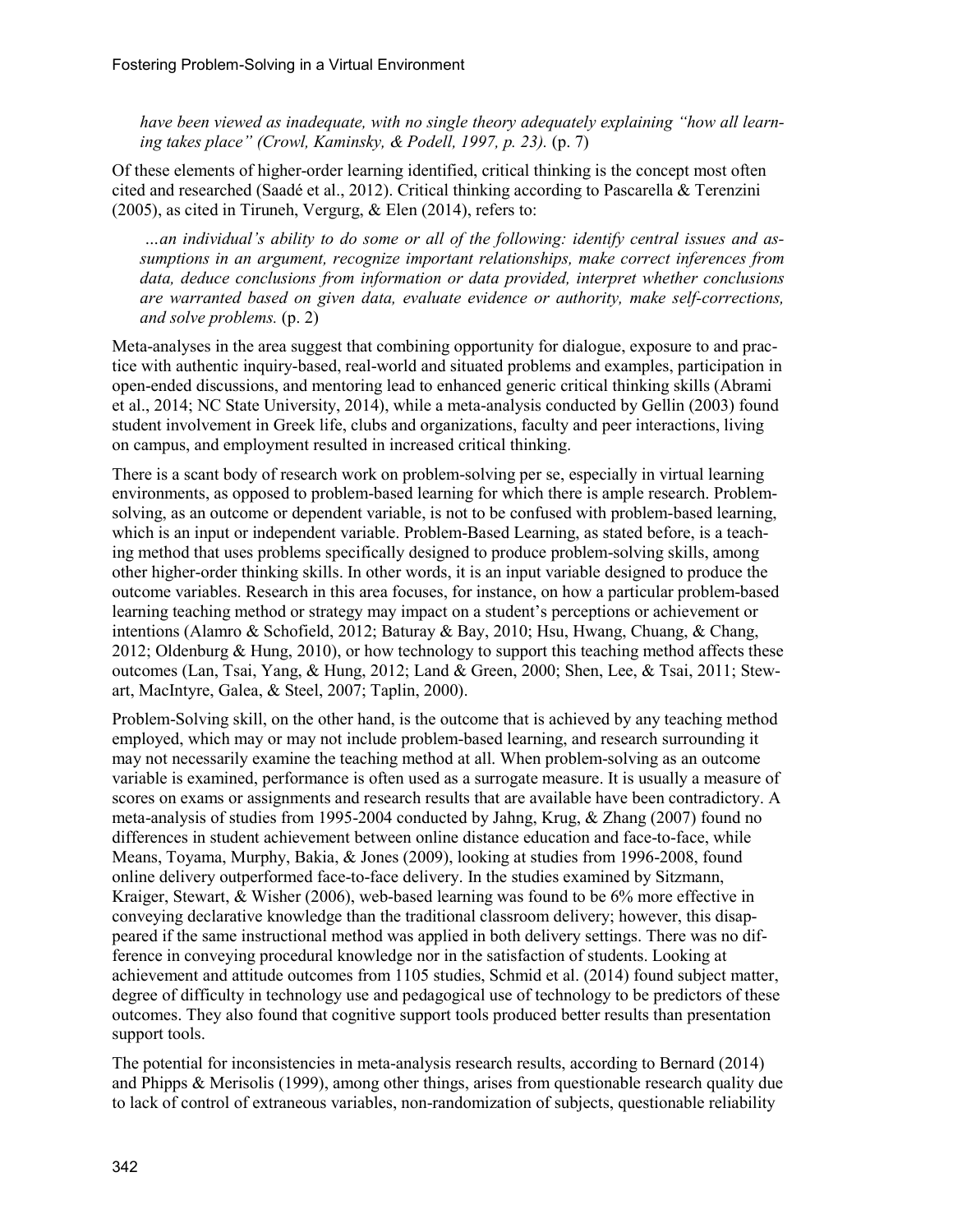and validity of instruments and lack of control of the feelings and attitudes of students and faculty, and various biases. Drawing definitive conclusions is therefore difficult. (See Morin et al., 2014, and Thomas, Morin, & Ly, 2014, for a summary of various meta-analyses in the field, in the area of online and blended learning versus traditional learning, though not all are specifically concerned with problem-solving.)

According to the definition of decision-making given by Beachboard & Aytes (2013), and supported by others (Johnson, Archibald, & Tenenbaum, 2010; Pedaste, Pentjärv, & Sarapuu 2003), when it comes to scholastic and professional performance, problem-solving is a key skill that individuals need in order to succeed, to achieve the requisite level of decision-making for the task.

*Decision-making is directly associated with selecting one course of action among two or more possible alternatives. Decision-making is driven by a desire to solve problems or exploit opportunities. A problem refers to some type of event that requires a response to avoid a negative consequence. Conversely an opportunity is an event or situation where a response is required to make something desirable happen.* (Beachboard & Aytes, p. 16)

The Big Six information problem-solving process proposed by Eisenberg & Berkowitz (1988) suggests that problem-solving requires defining the task and identifying the information needed to solve it, determining sources for the information, locating the sources and the information, extracting the information, synthesizing the information, and evaluating the information. It is regarded as one of the most important skills needed to be able to handle the novel, changing requirements of any job function, and in the current information age, how to bring technology to bear on this problem-solving (Hennessy, Mccormick, & Murphy, 1993**)**. As Eisenberg & Johnson (1996) noted, this means going beyond the **how** of technology use, to the **when** and **why**, what they refer to as **true computer literacy.** That means:

*…knowing the basic operations, terminology, and maintenance of equipment; knowing how to use computer-assisted instructional programs and other specialized, task-specific applications; having a knowledge of the impact of technology on careers, society, and culture; knowing computer programming.* (p. 1)

The acquisition, understanding, and use of knowledge require various learning strategies, metacognitive skills and the desire to use them. In order to learn in the academic environment, as well as to perform well later in the workplace, students need the skills to acquire, absorb, and transfer knowledge efficiently and effectively (Eisenberg & Berkowitz, 1988). This implies being able to apply problem-solving skills, associated research and creative idea generation skills, and critical thinking skills to situations as they arise.

From the above discussion, there is an evident need for students to develop problem-solving skills, and there is also evidence of support for the idea that problem-solving skills are undergirded by research skills, critical thinking skills, and creativity skills. Past research has focused mostly on differences in delivery methods rather than on an examination of the components of problem-solving, with its associated research, creative idea generation skills, and critical thinking skills, as is being proposed in the model presented here. As a general concept, higher-order thinking skills have been considered important skills to develop, critical thinking being the one most researched as noted previously (Saadé et al., 2012), but not in association with the other skills identified here and not as a supporting leg of problem-solving. The current research proposes that critical thinking should be considered as a supporting leg of problem-solving. There is potentially additional challenge in attempting to develop these skills in a virtual environment, without the usual face-to-face interaction where immediate feedback and assistance are available. There is little research in this area, hence the focus being given to it in this paper.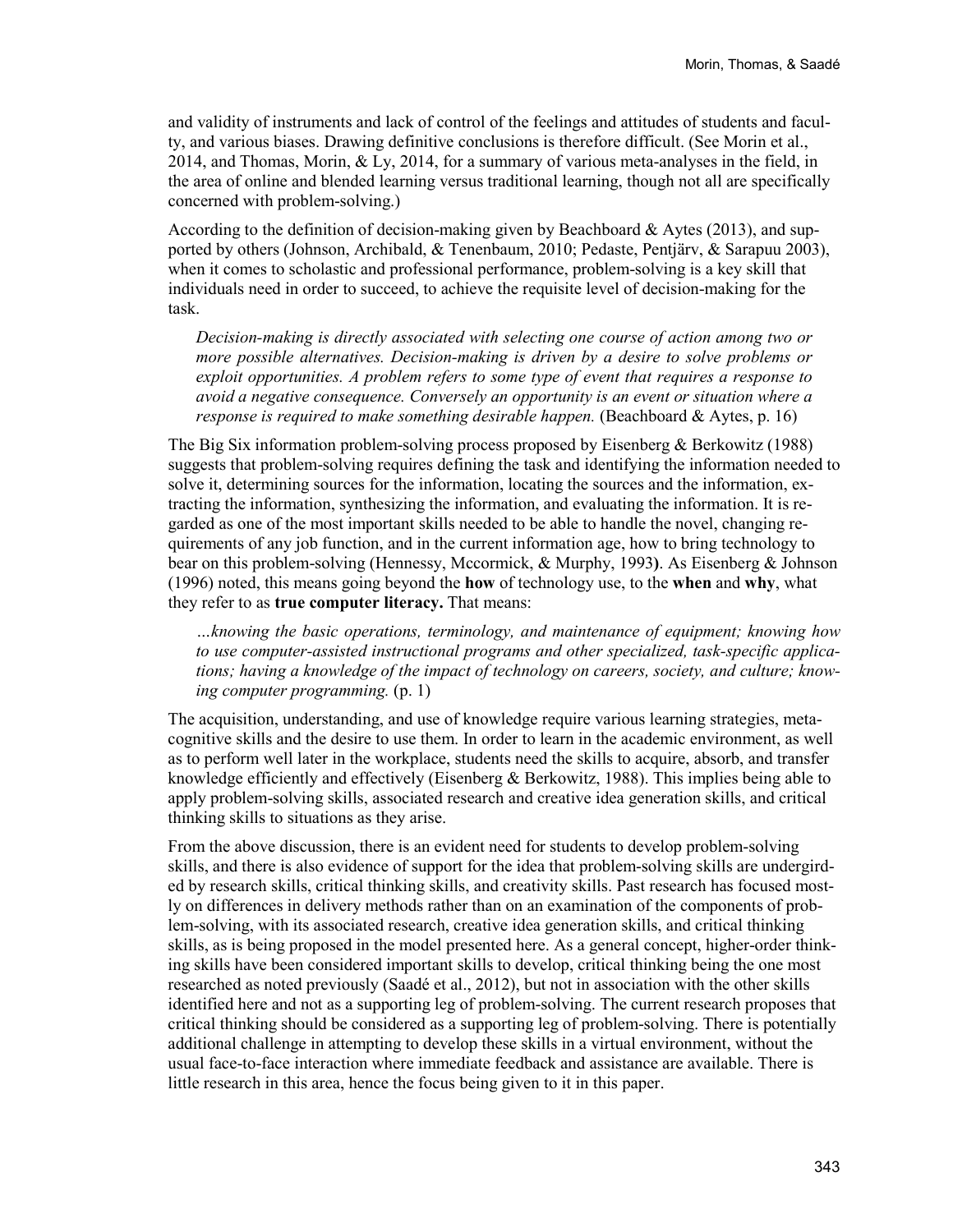# **Methodology**

As the authors are not aware of other research that has looked into these ideas, the purpose of the research presented here was to investigate what observations could be made about students' perceptions of their acquisition of an important aspect of higher-order learning, namely, problemsolving, and the supporting research, critical thinking and creative idea generation skills, from the various activities, resources and technologies used in the course.

With this in mind, the following research questions were investigated:

- 1. To what extent do students understand the definitions of Problem-solving, Research skills, Creative Idea Generation skills, and Critical Thinking skills?
- 2. What is the relative contribution of the learning components (activities and resources) of the course to the perceived acquisition of Problem-solving, Research skills, Creative Idea Generation skills, and Critical Thinking skills?
- 3. Is the understanding of the definitions correlated with the perceived contributions of the learning components (activities and resources) of the course to the skills development?
- 4. To what extent is perceived Problem-solving skill acquisition explained by the acquisition of the other three skills?

In this paper, the following definitions are used (Thomas, 2001).

**Problem-solving**: deriving alternatives and solutions for complex problems/issues with incomplete information, this is built on:

(1) **Research skills**: investigating, finding, and synthesizing information from multiple sources;

(2) **Creative idea generation**: ideas that are novel or unique; and

(3) **Critical thinking**: analysis, inference, reasoning, evaluation, explanation, interpretation**.**

A questionnaire was devised and administered to determine how problem-solving skills were perceived in an online information technology course. In specific, students in an entirely virtual, online course were asked to provide a subjective assessment of the extent to which they felt various activities, resources, and technologies supported their acquisition of problem-solving skills and its supporting legs – research skills, critical thinking skills, and creative idea generation skills.

## *The Procedure*

The course used in this study is "Fundamentals of Information Technology and Business Productivity" and is offered by the business school. The course includes the following subjects: Understanding computer parts; Making the most of Web resources; Application software; Operating systems; Utility programs; Hardware; Networking; Securing your computer and digital data; Microsoft Excel; and Microsoft Access. Microsoft Excel and Access constitute 50% of the course and are task based using the SAM tool [\(http://sam.cengage.com\)](http://sam.cengage.com/). This task-based component of the course entails pre-assessment, training, and post-assessment of skills which are later strengthened by a problem-based mini case. Learning the IT knowledge areas (subjects) identified is done through an ebook, a set of videos and audio files, and EISEL (an interactive questioning tool). Students are assessed by quizzes and 2 exams. The first exam covers the first half of the book and the second covers the second half.

This course is offered to all students entering the business school who do not meet information technology admission requirements, that is, do not have the pre-requisite knowledge of information technology fundamentals. At the same time, many students from other faculties can take this course as an elective. Approximately, 50% of the students who take the course are from outside of the business school. The course is completely online with no face-to-face contact with the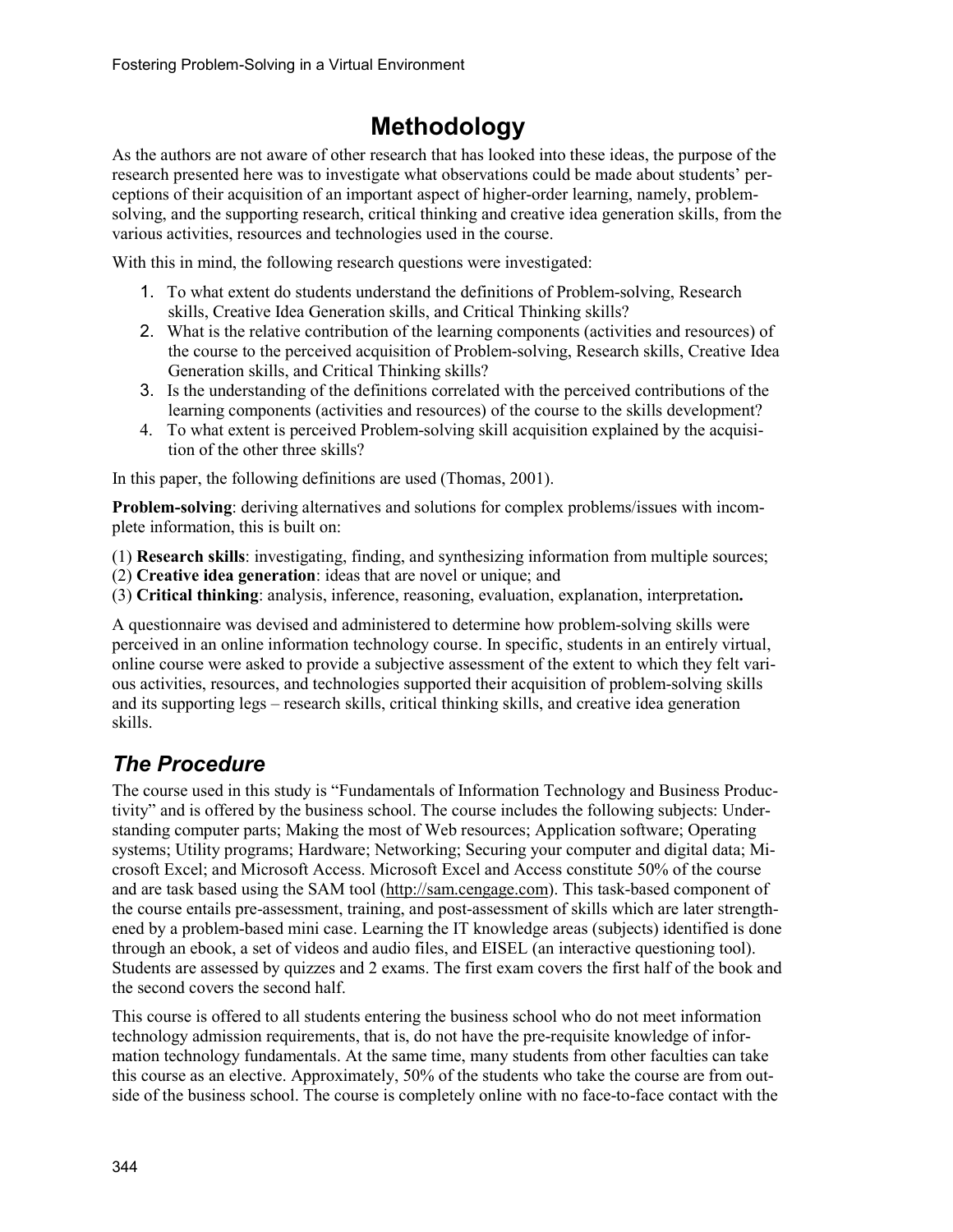teaching assistant or the professor. There are, however, weekly office hours held by the teaching assistant of which only a few students take advantage (as experienced and noted in the last five years). Approximately 2700 students enroll in this course every year.

From an instructional design perspective, the course included practice quizzes, readings, proctored exams, video and audio, business problem-solving cases, Excel and Access simulations and assignments. In essence the course entailed many activities that require students to not only learn the content but also establish interconnections between them to specific context. Pedagogically speaking, the course is primarily based on the cognitivist approach. Ever since the 1950's, psychologists and educators have stressed the complex cognitive processing that occurs during the act of learning. Learning is equated with discrete changes between states of knowledge, and the acquisition of knowledge is described as a mental activity that entails internal coding and structuring by the learner (the learner is an active participant in the learning event). To that end, cognitive theories and cognitive-based activities are considered more appropriate for explaining complex forms of learning such as reasoning, critical thinking and problem-based learning.

In such a course, the fundamental premise to establish a cognitively supported online environment is the inclusion of many activities (independent or semi-independent) that students can engage with, and in doing so, allow the student to think of the interconnections. Students taking the course are required to demonstrate acquisition of basic IT knowledge and lower level skills, such as remembering concepts as well as keystrokes in software, and additionally, the mechanics of how to solve problems with the software being learnt. Learning in the course is supported by various activities and resources, as well as different technologies. There are three websites that students need to access for the course. Each website contains different tools. These tools manage the concepts and content via different media formats. For example, some interactive activities were assignments, an Excel project, an Access project, and quizzes, in addition to an educational information system for enhanced learning (EISEL). The resources were the textbook, the online book chapters, the overall online system, and the material on the web. Overall, students realize early in the course that they are active participants and equally responsible of their learning process.

Data was collected via an optional online survey at the end of the course, which was posted on the Moodle™ course management software platform. Students were instructed that there were no right or wrong answers and that interest was primarily in their beliefs and perceptions about the course components and their experiences with the different tools for learning. Students were asked to respond to the survey as candidly as possible.

### *Instrument Description*

The survey was divided into three major parts. The first part contained open-ended demographic questions related to program of study (5 questions): gender, age, level of computer experience, and mother tongue. The second part was about the students' level of understanding of definitions. There were 4 questions evaluated from  $0 -$  no understanding, to  $10 -$  perfect understanding. The third part was about perceptions of the contributions of the various activities and resources of the course to problem-solving and its component skills. For each of the four skills, namely, Problemsolving, Research, Creativity, and Critical Thinking, students were asked to identify at what level each of the class activities and resources contributed to their perceived development of these skills on a 3-point scale, where 1 indicated – not at all,  $2$  – moderate, and  $3$  – a lot. There were 28 questions.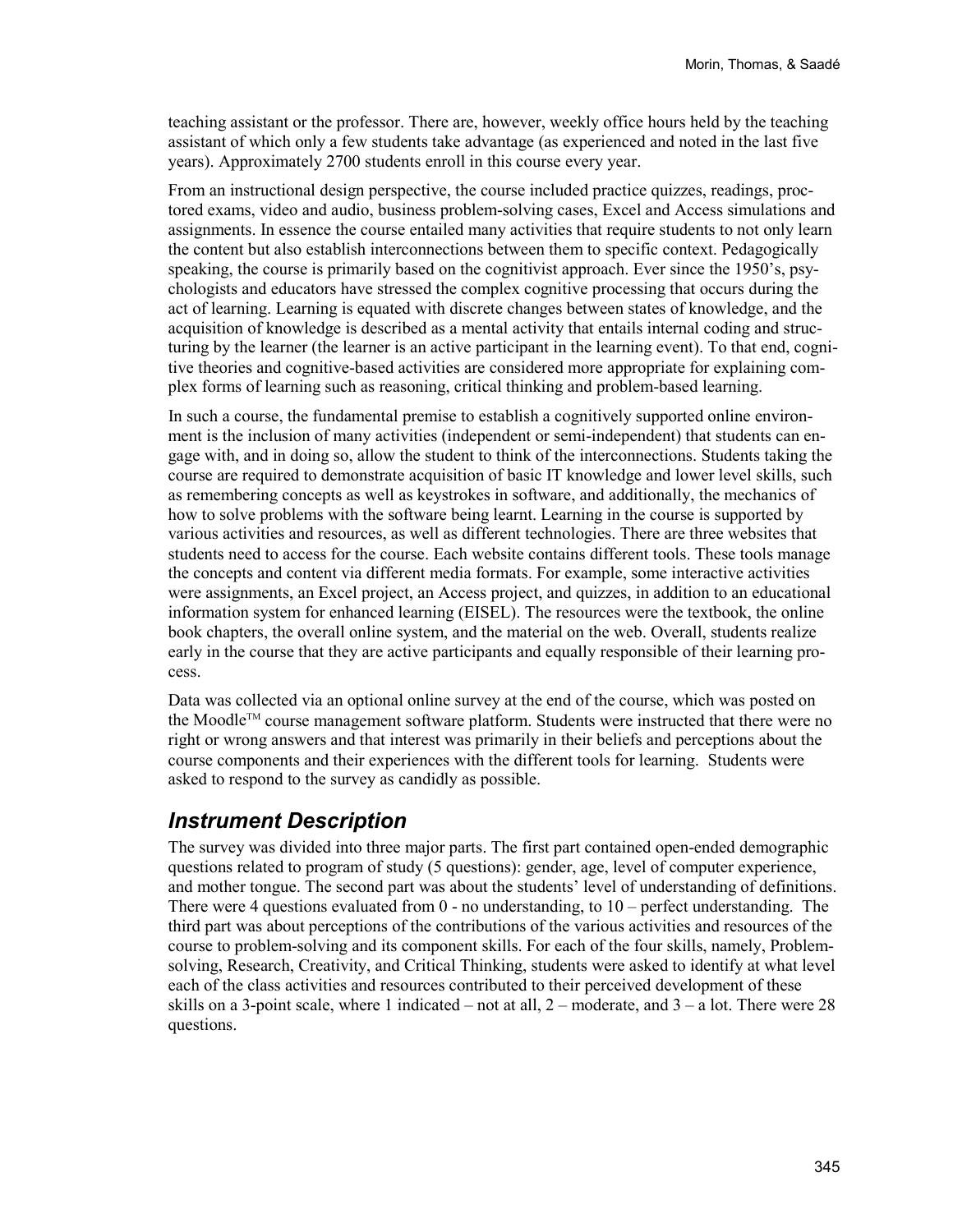### *Instrument Development*

Building on prior research conducted by the authors, the survey used in this study measures the subjective evaluation of the students' use and/or development of problem-solving skills, research skills and creative idea generation skills, as well as critical thinking skills, while interacting with the course resources, activities and technologies (Thomas & Morin, 2010). The survey used in this study is based on an instrument developed by the second author (Thomas, 2001). The reliability of the instrument as measured by the Cronbach Alpha is very solid, Problem-Solving 0.861, Research 0.879, Critical Thinking 0.907, and Creativity 0.861.

These concepts of higher learning are consistent with those advocated by Chickering & Gamson (1987) and Bloom & Krathwohl (1956), and revisited in Anderson & Krathwohl (2001), Dangel & Wang (2008), ITS Education Asia (2014), Collins (2014), and Facione (2015). The authors are not aware of an instrument that examines problem-solving with its sub-components of research skills, critical thinking skills, and creative idea generation skills, as is being proposed here. Also, contrary to other instruments that usually measure the extent to which, or the reliability with which, questions are representative of a particular construct, the instrument in this research seeks students' perceptions of the support various activities, resources, and technologies used in a course contribute to their acquisition of the identified higher-order thinking skills. The purpose of this research is not to validate constructs but rather to seek perceptions about the constructs, hence instruments such as the California Critical Thinking Skills Test and others would not be appropriate (King et al., 1998, provide an extensive inventory of these instruments). As the extreme points of these perceptions were the focus of interest, a 3-point scale was adapted rather than the usual finer 5-point scale, which also often gets collapsed to a 3-point scale for purposes of analysis.

## **Results**

To analyze the results, several statistical tools were used, such as descriptive statistics, correlation analysis, analysis of variance using Tukey-Kramer post-hoc tests, and multiple regressions to identify the factors that impact higher-order thinking skills acquisitions and potential differences in effectiveness.

## *Demographics and Definition Understanding*

There were a total of 985 students enrolled in the course and 490 of them completed the survey online for a response rate of 51.2%. Of those who completed the survey, 44% were female students. Most respondents (73.3%) were in the 20-23 age group, 17.4% in the 24-30 age group and 4% and 5.3% were in the below 20 and above 30 categories, respectively. The average age is 22.7 years, while the median is 22.

### *Research Question 1:*

#### *To what extent do students understand the definitions of Problem-solving, Research and Creative Idea Generation skills, and Critical Thinking skills?*

Figure 2 shows the distribution of the scores representing students' self-reported level of understanding of the definition of the four skills used in the survey. A score of 0 indicates: 'Not at all' and a score of 10 indicates 'Perfect understanding'. The definitions are, as previously stated:

- **Problem-solving:** deriving alternatives and solutions for complex problems/issues with incomplete information
- **Research:** investigating, finding, and synthesizing information from multiple sources
- **Creativity:** ideas that are novel or unique
- **Critical Thinking:** analysis, inference, reasoning, evaluation, explanation, interpretation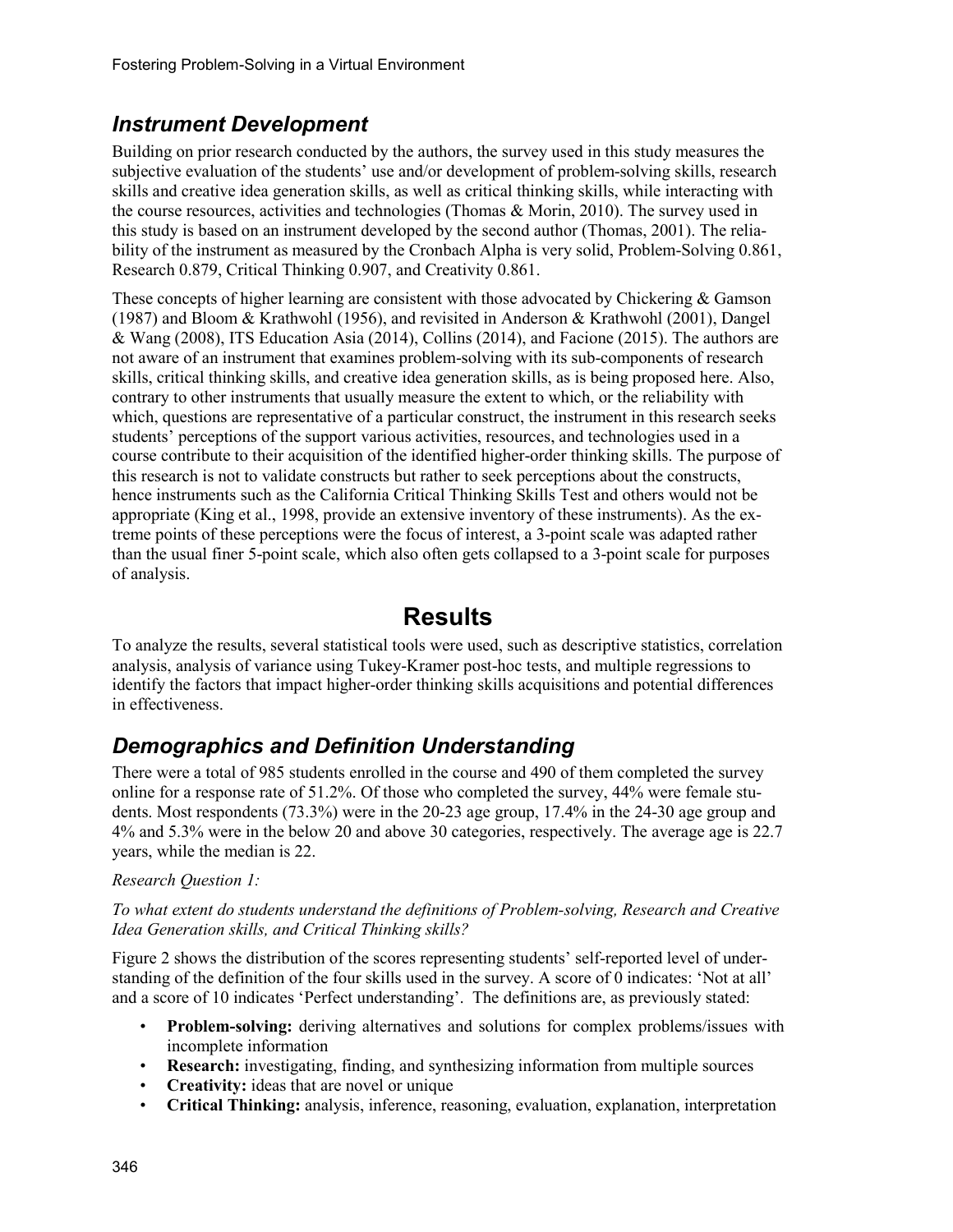

The mean levels of understanding for the definitions of Problem Solving, Research, Creativity and Critical Thinking are 7.90, 7.51, 7.80 and 7.83 respectively. From the parallel bar chart, the levels of understanding can also intuitively be split into three categories as follows:

> Full understanding for score of 10 Moderate understanding for scores from 5 to 9 and Limited understanding for scores from 0 to 4.

From Figure 2, it can also be observed that 91%, 89%, 91% and 86% of students have at least a moderate or better understanding of the definition of Problem-solving, Creativity, Critical Thinking and Research skills, respectively.

### *Contribution of Activities and Resources*

*Research Question 2:* 

*What is the relative contribution of the various learning components (activities and resources) of the course to the perceived acquisition of Problem-Solving, Research, and Creative Idea Generations skills, and Critical Thinking skills?*

Students were asked to assess how different activities and resources in the course have assisted them in the development of their Problem-solving skills, Research skills, Creativity skills, and Critical Thinking skills using the following classification: 'A lot' (3), 'Moderate' (2) and 'Not at all' (1). In tabulating the results, we used this coding and the averages of ranking of students are shown in Table 1.

These means provide us with a measure of the perceived relative influence of course elements (activities/resources) on the development of skills. The table also presents the positive impact of each activities / resources defined as the total proportion of answers in the categories 'Moderate' and 'A lot'. The last column gives the mean perceived contribution of each activity and resource to the combined set of skills: Research, Creativity and Critical thinking as well as the mean positive impact. We note that the results in this last column are never as high as those of the Problemsolving skill which is an indication that although they explain a good portion of Problem-solving skills acquisition, other skills should be identified in future research projects.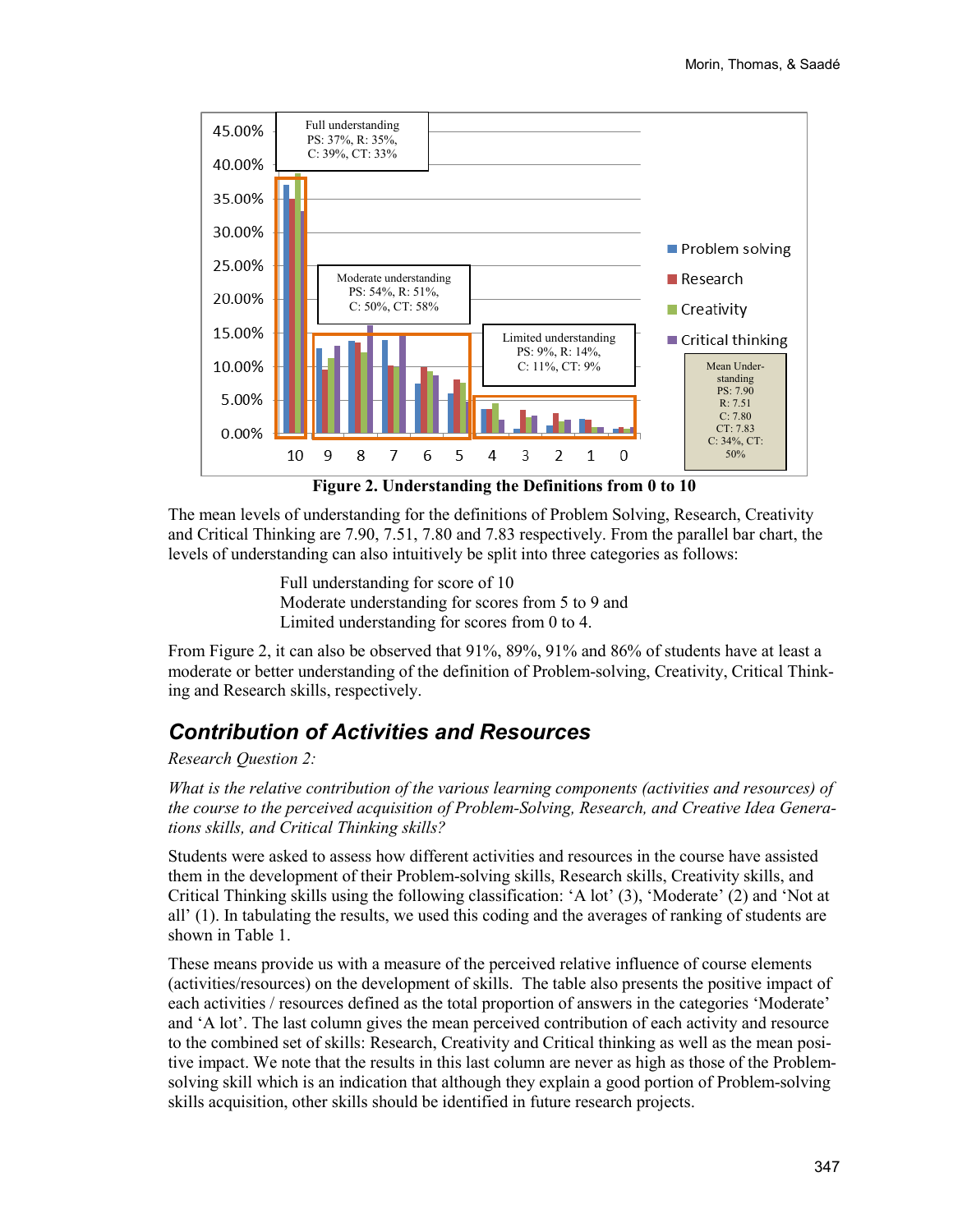| Table 1. Students' Perceived Contribution of Activities and Resources |     |                 |                 |                        |                 |              |  |  |
|-----------------------------------------------------------------------|-----|-----------------|-----------------|------------------------|-----------------|--------------|--|--|
| to the Components of Problem-Solving (PS)                             |     |                 |                 |                        |                 |              |  |  |
|                                                                       | N   | Problem-        | Research        | Creativity             | Critical        | Aggregate    |  |  |
|                                                                       |     | solving         | (R)             | (C)                    | Thinking        | contribution |  |  |
|                                                                       |     | (PS)            |                 |                        | (CT)            | (R, C, CT)   |  |  |
|                                                                       |     | Mean (St.       | Mean (St.dev.)  | Mean (St.dev.)         | Mean            | Mean         |  |  |
|                                                                       |     | dev)            | $+$ impact $%$  | $+$ impact $%$         | (St. dev.)      | $+$ impact%  |  |  |
|                                                                       |     | $+$ impact $%$  |                 |                        | $+$ impact $%$  |              |  |  |
| <b>Activities</b>                                                     |     |                 |                 |                        |                 |              |  |  |
| Assignments                                                           | 484 | 2.37(0.63)      | 2.24(0.70)      | 2.11(0.72)             | 2.20(0.48)      | 2.18         |  |  |
|                                                                       |     | 91.7%           | 85.0%           | 78.8%                  | 84.3%           | 82.7%        |  |  |
|                                                                       | 487 | 2.37(0.66)      | 2.23(0.72)      | 2.17(0.72)             | 2.21(0.52)      | 2.20         |  |  |
| Excel project                                                         |     | 90.1%           | 83.4%           | 81.1%                  | 82.2%           | 82.2%        |  |  |
|                                                                       | 483 | 2.31(0.68)      | 2.18(0.74)      | 2.14(0.76)             | 2.18(0.52)      | 2.17         |  |  |
| Access project                                                        |     | 87.4%           | 79.7%           | 77.1%                  | 81.4%           | 79.4%        |  |  |
|                                                                       | 487 | 2.16(0.68)      | 2.11(0.71)      | 1.81(0.76)             | 2.18(0.53)      | 2.03         |  |  |
| Quiz                                                                  |     | 83.5%           | 79.5%           | 59.5%                  | 80.7%           | 73.2%        |  |  |
|                                                                       | 487 | 2.19(0.72)      | 2.07(0.75)      | 1.76(0.75)             | 2.13(0.52)      | 1.99         |  |  |
| <b>EISEL</b>                                                          |     | 84.7%           | 75.1%           | 57.4%                  | 79.4%           | 70.6%        |  |  |
| <b>Resources</b>                                                      |     |                 |                 |                        |                 |              |  |  |
| Textbook                                                              | 365 | 2.05(0.69)      | 1.95(0.64)      | 1.88(0.74)             | 1.95(0.48)      | 1.93         |  |  |
|                                                                       |     | 78.4%           | 77.0%           | 65.7%                  | 73.4%           | 72.0%        |  |  |
|                                                                       | 488 | 2.00(0.71)      | 1.95(0.68)      | 1.83(0.70)             | 1.90(0.45)      | 1.89         |  |  |
| Online book chapters                                                  |     | 75.0%           | 74.5%           | 66.1%                  | 71.9%           | 70.8%        |  |  |
|                                                                       | 484 | 2.15(0.66)      | 2.10(0.66)      | 1.94(0.73)             | 2.07(0.49)      | 2.04         |  |  |
| Overall online system                                                 |     | 87.7%           | 82.9%           | 70.2%                  | 78.7%           | 77.3%        |  |  |
|                                                                       | 489 | 2.12(0.68)      | 2.16(0.70)      | 1.99(0.73)             | 2.10(0.46)      | 2.05         |  |  |
| Material on the Web                                                   |     | 81.8%           | 82.7%           | 72.9%                  | 81.4%           | 79.0%        |  |  |
| Test for equality of                                                  |     |                 |                 |                        |                 |              |  |  |
| mean perceived contri-                                                |     |                 |                 |                        |                 |              |  |  |
| bution of activities and                                              |     | $3.81x10^{-27}$ | $9.47x10^{-15}$ | $5.48 \times 10^{-31}$ | $2.65x10^{-16}$ |              |  |  |
| resources to the skill                                                |     |                 |                 |                        |                 |              |  |  |
| (p-value)                                                             |     |                 |                 |                        |                 |              |  |  |

Approximately 75%, (365/490 - those who answered the questions about the textbook divided by the total sample size) of the students bought the physical textbook and, from the results in Table 2, about 78.4% of them considered that it had a positive impact on the acquisition of Problemsolving skills. Similarly, the perceived contribution of the Online book chapters to Problemsolving was positive, though lower at 75%. Moreover, it seems that students felt that most activities contributed more to skills improvement than did resources. In terms of the strongest positive impact, Assignments, Excel project and Access project generally are perceived as having contributed the most to skills development. On the other hand, and not surprisingly, the Quiz, the Textbook, the Online book chapters, and EISEL were perceived to contribute the least to the development of creativity skills.

The last row of Table 1 includes the significance of tests for equality of mean perceived contribution of activities and resources to the skill. Given the very large sample size utilized, averages that do not seem very different are in fact highly significantly different. Table 2 identifies the significant differences in perceived contributions to each skill by pairs of activities and resources using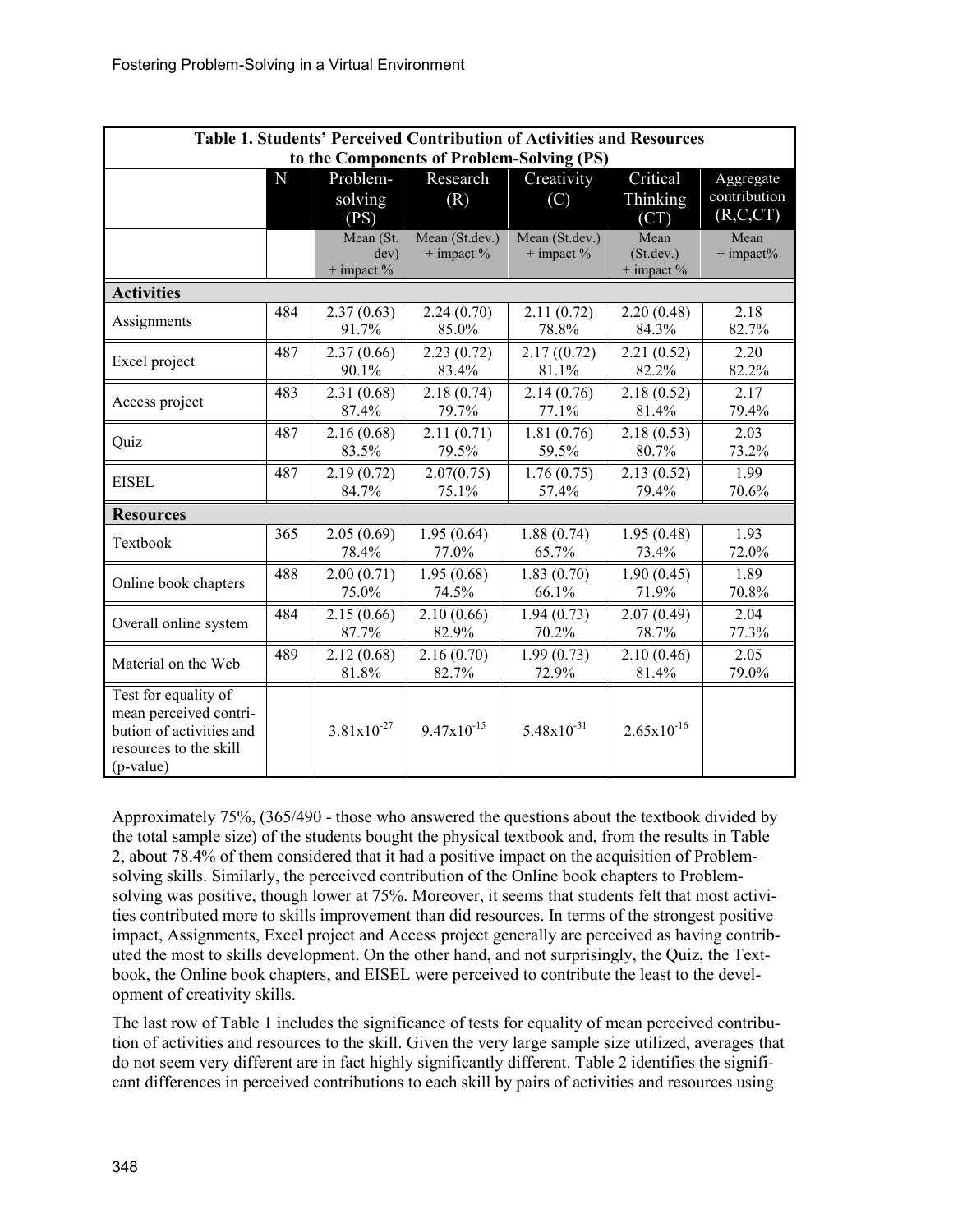the Tukey-Kramer post hoc test. To avoid repetition, only the results under the diagonal are presented.

When a skill is found in a cell of Table 2, it means that the corresponding pair of activities, or corresponding pair of resources or pair of activity/resource has shown a statistically significant mean contribution to that skill. The '+' or '-' superscripts are used to indicate the direction of the significance. A '-' superscript indicates that the activity or resource in the first column contributes less than the activity/ resource on the first row. For example in the cell corresponding Assignment and Material on the Web, PS<sup>-</sup> is reported, which indicates that the mean perceived contribution of Assignment and Material on the Web to Problem Solving are significantly different, at 5%, and more precisely, Material on the Web contributes less than the Assignments to Problem-Solving.

| Table 2. Significant mean differences in students' perceived contribution of Activities and<br>Resources to Problem-Solving (PS), Research (R), Creativity (C) and Critical Thinking<br>(CT) using Tukey-Kramer Test at 5% level of significance |                 |                                         |                                         |                                         |                         |                                      |                  |                         |         |          |  |
|--------------------------------------------------------------------------------------------------------------------------------------------------------------------------------------------------------------------------------------------------|-----------------|-----------------------------------------|-----------------------------------------|-----------------------------------------|-------------------------|--------------------------------------|------------------|-------------------------|---------|----------|--|
|                                                                                                                                                                                                                                                  |                 |                                         |                                         | <b>Activities</b>                       |                         |                                      | <b>Resources</b> |                         |         |          |  |
|                                                                                                                                                                                                                                                  |                 | Assign                                  | Excel                                   | Access                                  | Quiz                    | <b>EISEL</b>                         | Text             | Online                  | Overall | Material |  |
|                                                                                                                                                                                                                                                  |                 |                                         |                                         |                                         |                         |                                      | <b>Book</b>      | <b>Book</b>             | online  | on Web   |  |
| Activities                                                                                                                                                                                                                                       | Assign          |                                         |                                         |                                         |                         |                                      |                  |                         |         |          |  |
|                                                                                                                                                                                                                                                  | Excel           |                                         |                                         |                                         |                         |                                      |                  |                         |         |          |  |
|                                                                                                                                                                                                                                                  | Access          |                                         |                                         |                                         |                         |                                      |                  |                         |         |          |  |
|                                                                                                                                                                                                                                                  | Quiz            | $PS$ , $C$                              | PS, C                                   | $PS$ , $C$                              |                         |                                      |                  |                         |         |          |  |
|                                                                                                                                                                                                                                                  | <b>EISEL</b>    | $PS, R$ ,<br>$\mathcal{C}^{\mathsf{L}}$ | $PS$ , R,<br>$\mathcal{C}^{\mathsf{L}}$ | $C^{\mathsf{-}}$                        |                         |                                      |                  |                         |         |          |  |
|                                                                                                                                                                                                                                                  | Textbook        | $PS, R$ ,<br>$C^{\sim}$ $CT^{\sim}$     | PS, R<br>$C^{\dagger}$ $CT^{\dagger}$   | $PS, R$ ,<br>$C^{\sim}$ $CT^{\sim}$     | $R^{\dagger}$ ,<br>CT   | PS <sup>-</sup> ,<br>CT              |                  |                         |         |          |  |
| Resources                                                                                                                                                                                                                                        | Online<br>Book  | $PS, R$ ,<br>$C^{\cdot}$ , $CT^{\cdot}$ | PS, R<br>C.CT                           | $PS, R$ ,<br>$C^{\cdot}$ . $CT^{\cdot}$ | PS <sup>-</sup><br>RTCT | PS <sup>-</sup> ,<br>CT <sup>-</sup> |                  |                         |         |          |  |
|                                                                                                                                                                                                                                                  | Overall         | $PS$ , $R$ <sup>-</sup> ,               | $PS$ , $C$ ,                            | $PS$ , $C$                              |                         | $C^+$                                |                  | $PS^+,$                 |         |          |  |
|                                                                                                                                                                                                                                                  | Online          | $\mathcal{C}^{\mathsf{L}}$              | CT                                      |                                         |                         |                                      | $R^+$ ,          | $R^+$ , $R^+$ , $C^+$ , |         |          |  |
|                                                                                                                                                                                                                                                  | Material<br>Web | PS <sup>-</sup>                         | $PS, C$ ,<br>CT                         | $PS, C$ ,<br>CT                         | $C^+$                   | $\text{C}^+$                         | $\mathrm{CT}^+$  | $CT^+$                  |         |          |  |

From Table 2, the following observations can be made concerning the four skills:

### **Problem–Solving**

Examining pairs of Activities, Assignments, Excel and Access all produced significantly higher perceived differences in Problem-Solving skill acquisition than the Quizzes, while Assignments and Excel were also greater than EISEL.

- $\checkmark$  (Assign, Excel, Access>Ouiz),
- $\checkmark$  (Assign, Excel>EISEL),

Examining pairs of Resources, Overall Online had a greater impact on this skill than did the Online Book Chapters.

 $\checkmark$  (Online Book Chapters < Overall Online)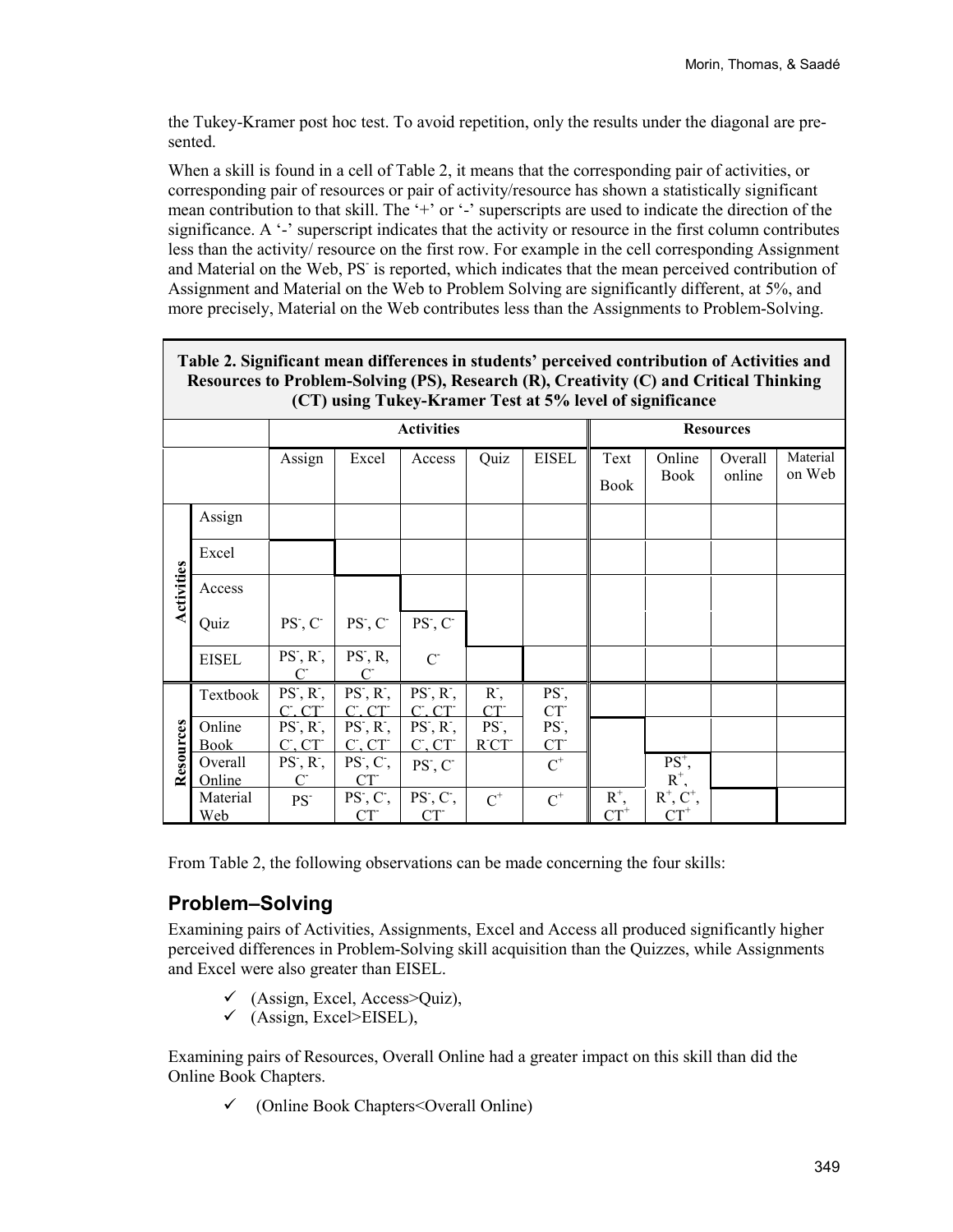Examining pairs of Activity / Resource, Assignments, Excel, Access and EISEL had a greater impact than the Textbook or the Online Book Chapters. The Quiz also had a greater impact than the Online Book Chapters. The Assignments, Excel and Access were perceived as having a greater effect on problem-solving than did the Overall Online or the Material on the Web.

- $\checkmark$  (Assign, Excel, Access, EISEL>Textbook),
- (Assign, Excel, Access, EISEL>Online Book Chapters),
- $\checkmark$  (Assign, Excel, Access>Overall Online),
- $\checkmark$  (Assign, Excel, Access>Material on Web),
- $\checkmark$  (EISEL, Quiz>Online Book Chapters)

### **Research**

Examining pairs of Activities, both Assignments and Excel were perceived as contributing more to the development of Research skills than EISEL.

 $\checkmark$  (Assign, Excel>EISEL),

Examining pairs of Resources, Material on the Web was perceived more favorably in developing this skill than either the Textbook or the Online Book Chapters. The latter was less favored than the Overall Online.

- $\checkmark$  (Online Book Chapters, Textbook *SM* aterial on the Web),
- $\checkmark$  (Online Book Chapters < Overall Online)

Examining pairs of Activity / Resource, Assignments, Excel, Access and the Quizzes all were perceived more positively in developing Research skills than the Textbook and the Online Book Chapters. The Assignments were also favored over the Overall Online.

- $\checkmark$  (Assign, Excel, Access, Quiz>Textbook),
- $\checkmark$  (Assign, Excel, Access, Quiz>Online Book Chapters),
- $\checkmark$  (Assign>Overall Online)

### **Creativity**

Examining pairs of Activities, Creativity was deemed as being significantly better supported by Assignments, Excel and Access than by the Quizzes or EISEL,

- $\checkmark$  (Assign, Excel, Access>Ouiz),
- $\checkmark$  (Assign, Excel, Access>EISEL),

Examining pairs of Resources, Material on the Web more supportive than the Online Book Chapters.

 $\checkmark$  (Online Book Chapters  $\checkmark$  Material on Web)

Examining pairs of Activity / Resource, the Assignments, Excel and Access were perceived to contribute more to this skill development than the Textbook, the Online Book Chapters or the Overall Online. EISEL was considered to contribute less than the Overall Online or the Material on the Web, while Excel, Access and the Quiz were considered to contribute more than Material on the Web.

- $\checkmark$  (Assign, Excel, Access>Textbook),
- $\checkmark$  (Assign, Excel, Access>Online Book Chapters),
- $\checkmark$  (Assign, Excel, Access>Overall Online),
- $\checkmark$  (Excel, Access>Material on Web),
- $\checkmark$  (EISEL, Quiz<Material on the Web),
- $\checkmark$  (EISEL<Overall Online)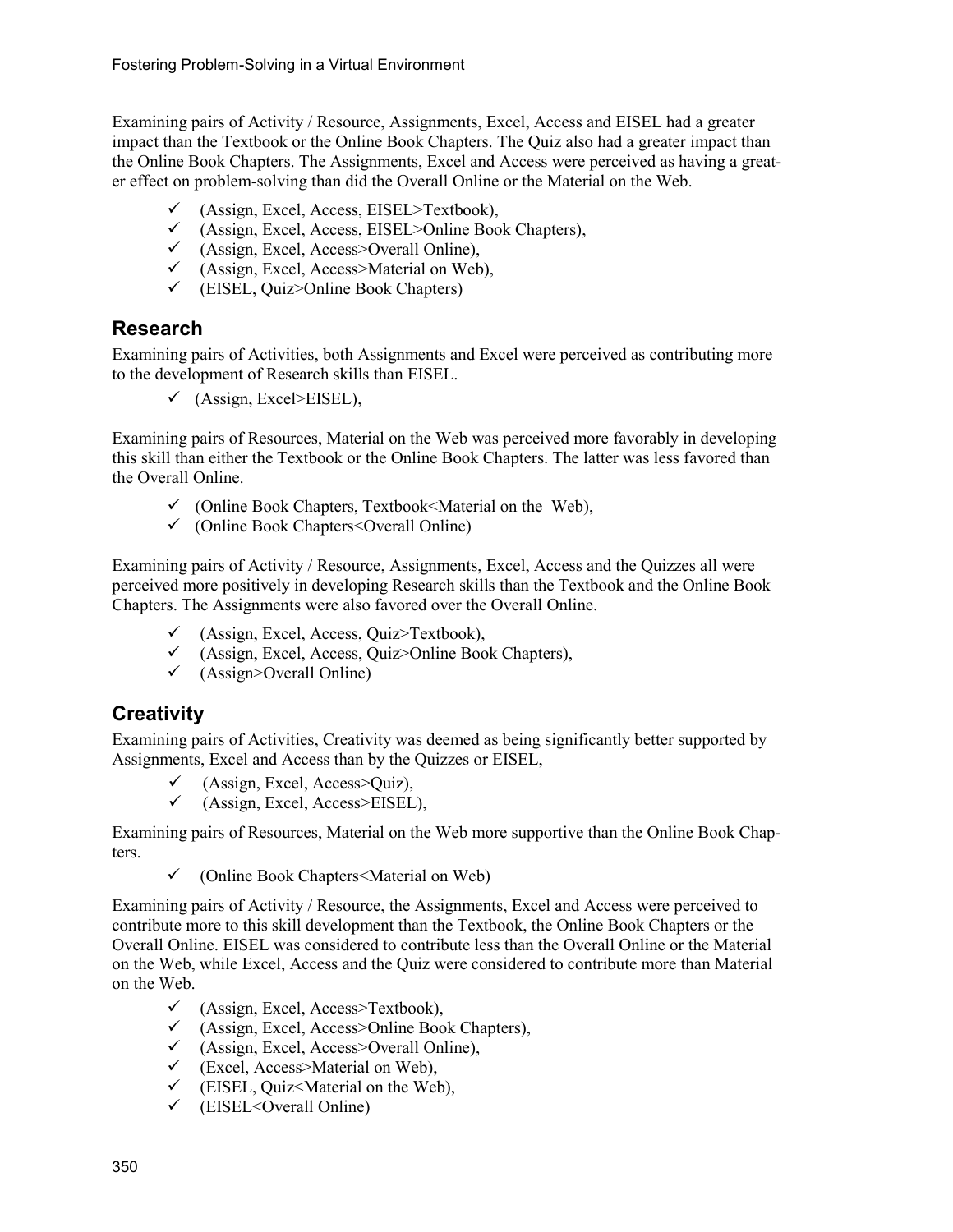### **Critical Thinking**

Examining pairs of Activities, it was found that no activities were perceived to contribute differently to critical thinking skills development.

Examining pairs of Resources, Material on the Web was perceived as contributing more to the development of critical thinking than the textbook, and the online book chapters contributed less than the Material on the Web or Online Overall.

- $\checkmark$  (Textbook, Online Book Chapters < Material on the Web),
- $\checkmark$  (Online Book Chapters < Online Overall)

Examining pairs of Activity / Resource, Assignments, Excel, Access, the Quizzes, and EISEL were all perceived to provide better support than the Textbook or Online Book Chapters to the development of critical thinking. Excel and Access additionally were perceived to be more supportive than Material on the Web. Excel was also more supportive than Overall Online.

- (Assign, Excel, Access, Quiz, EISEL>Textbook),
- $\checkmark$  (Assign, Excel, Access, Ouiz, EISEL>Online Book Chapters),
- $\checkmark$  (Excel>Overall Online),
- $\checkmark$  (Excel, Access>Material on Web)

From Table 2, the following observations can also be made concerning the Activities, Resources and Activities/Resources:

### **Activities**

Assignments and Excel provided better support than EISEL of all the skills except for Critical Thinking, for which no differences were found. They were also better than Quiz for Problem-Solving and Creativity. Access was better than the Quiz for Problem-Solving and Creativity and also better than EISEL for Creativity.

#### **Problem-Solving - Activities**

- $\checkmark$  (Assign, Excel, Access>Quiz),
- $\checkmark$  (Assign, Excel>EISEL),

#### **Research - Activities**

 $\checkmark$  (Assign, Excel>EISEL),

#### **Creativity - Activities**

- $\checkmark$  (Assign, Excel, Access>Quiz),
- $\checkmark$  (Assign, Excel, Access>EISEL),

#### **Critical Thinking - Activities**

 $\checkmark$  none contributed

### **Resources**

The Overall Online System provided better support than Online Book Chapters for all skills, except for Creativity. Material on the Web provided better support than the Online Book Chapters and the Textbook for Research and Critical Thinking and also better than the Online Book Chapter for Creativity.

#### **Problem-Solving - Resources**

 $\checkmark$  (Online Book Chapters < Overall Online),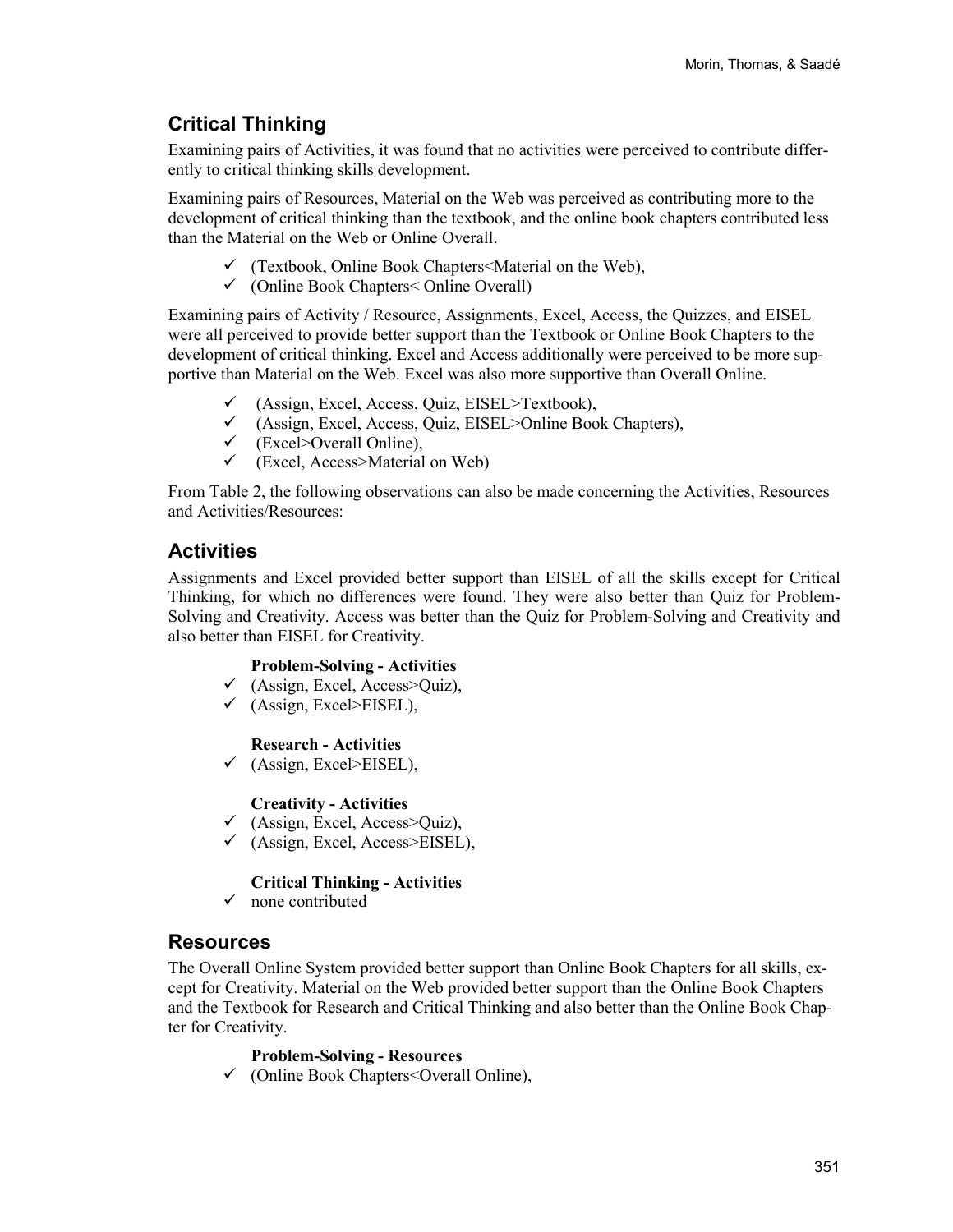#### **Research - Resources**

- $\checkmark$  (Online Book Chapters, Textbook *SM* aterial on the Web),
- $\checkmark$  (Online Book Chapters < Overall Online)

#### **Creativity - Resources**

 $\checkmark$  (Online Book Chapters  $\checkmark$  Material on the Web),

#### **Critical Thinking - Resources**

- $\checkmark$  (Textbook, Online Book Chapters < Material on the Web),
- $\checkmark$  (Online Book Chapters < Online Overall)

### **Activities/Resources**

Assignments, Excel and Access provided better support than the Textbook and Online Book Chapters for all the skills. EISEL and Quiz were also better than Online Book Chapters for Problem-Solving and Critical Thinking. Excel is better than Overall Online System and Material on the Web, except Research. This is the same result for Access compared to Material on the Web. Assignments and Access are better than Overall Online System for Problem-Solving and Creativity, while Assignments is also better for Research. Quiz is better than Textbook and Online Book Chapters for Critical Thinking and Research. Material on the Web and Overall Online System are better than EISEL for Creativity, and Material on the Web is also better than the Quiz for Creativity but Assignments are better than Material on the Web for Problem-Solving.

#### **Problem-Solving – Activities/ Resources**

- $\checkmark$  (Assign, Excel, Access, EISEL>Textbook),
- $\checkmark$  (Assign, Excel, Access, EISEL>Online Book Chapters),
- $\checkmark$  (Assign, Excel, Access>Overall Online),
- (Assign, Excel, Access>Material on Web),
- $\checkmark$  (EISEL, Ouiz>Online Book Chapters)

#### **Research – Activities/ Resources**

- $\checkmark$  (Assign, Excel, Access, Quiz>Textbook),
- $\checkmark$  (Assign, Excel, Access, Quiz>Online Book Chapters),
- $\checkmark$  (Assign>Overall Online)

#### **Creativity – Activities/ Resources**

- $\checkmark$  (Assign, Excel, Access>Textbook),<br> $\checkmark$  (Assign, Excel, Access>Online Boo
- $\checkmark$  (Assign, Excel, Access>Online Book Chapters),  $\checkmark$  (Assign Excel, Access>Overall Online).
- (Assign, Excel, Access>Overall Online),
- $\checkmark$  (Excel, Access>Material on Web),
- $\checkmark$  (EISEL, Quiz<Material on the Web),
- $\checkmark$  (EISEL<Overall Online)

#### **Critical Thinking – Activities/ Resources**

- $\checkmark$  (Assign, Excel, Access, Quiz, EISEL>Textbook),
- $\checkmark$  (Assign, Excel, Access, Quiz, EISEL>Online Book Chapters),
- $\checkmark$  (Excel>Overall Online),
- $\checkmark$  (Excel, Access>Material on Web)

These comparisons have implications for the design of web-based learning content.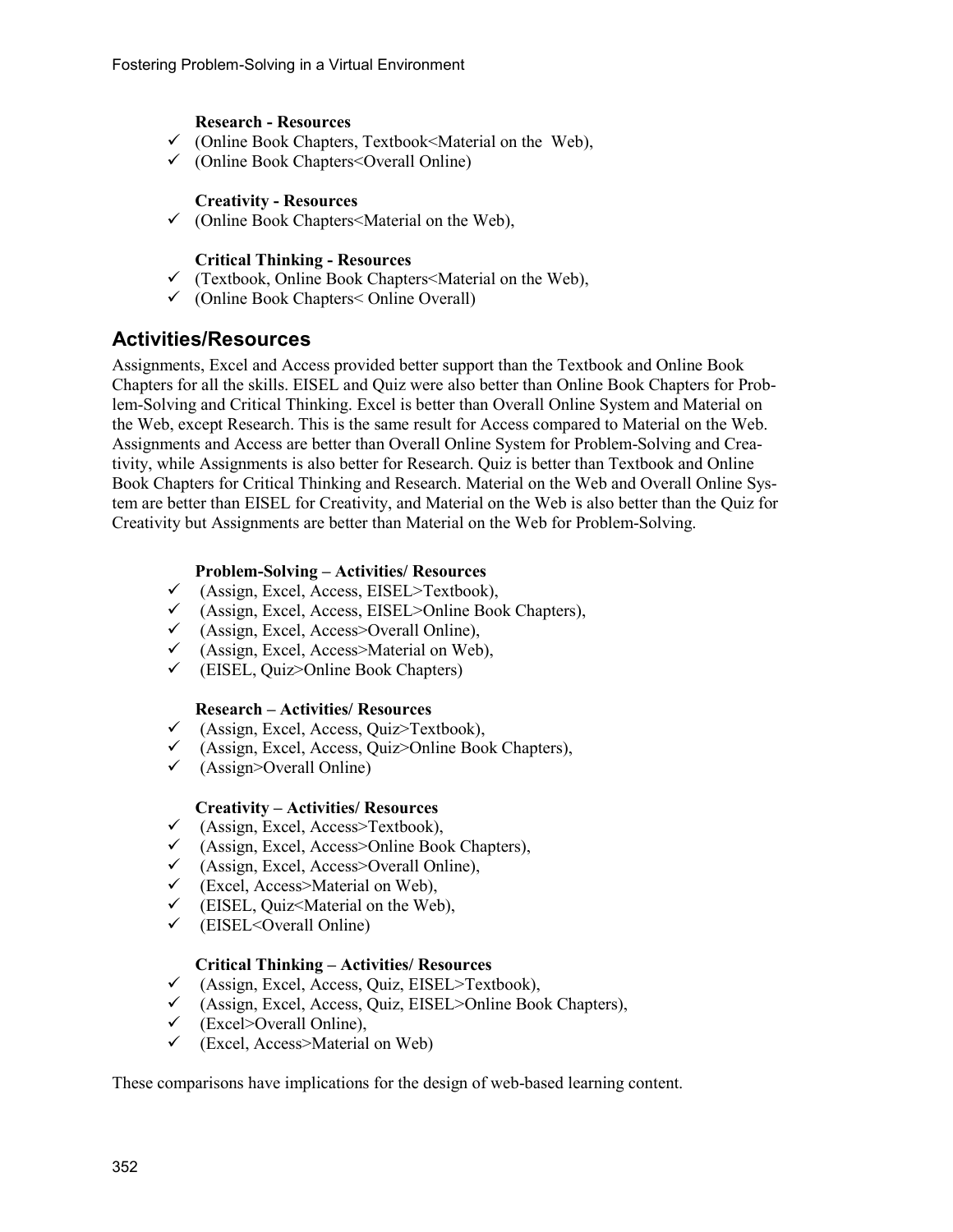## *Perceptions and Understanding of the Definitions of Components of Problem-Solving*

#### *Research Question 3:*

*Is the understanding of the definitions correlated with the perceived contributions of the learning components (activities and resources) of the course to the skills development?*

As it is unknown whether the understanding of the definitions could be correlated to the students' perceived acquisition of problem-solving skills and its components, the definitions of which may not be uniformly understood, a correlation analysis is presented in Table 3. Researchers often use these terms interchangeably so some correlation could be expected.

We note that most correlations are not significantly different from 0 at the 5% level, except in the cases of problem-solving and creativity. The perceived contributions of the Assignments and Access project to problem-solving seem to increase with the understanding of the definition.

| Table 3. Correlations Between Understanding of Skills Definition and Perception of<br><b>Contribution of Activities/ Resources to that Skill</b> |                                                                       |       |           |          |  |  |  |  |
|--------------------------------------------------------------------------------------------------------------------------------------------------|-----------------------------------------------------------------------|-------|-----------|----------|--|--|--|--|
| <b>Understanding of definitions of skills</b>                                                                                                    |                                                                       |       |           |          |  |  |  |  |
|                                                                                                                                                  | <b>Critical Thinking</b><br>Problem-solving<br>Research<br>Creativity |       |           |          |  |  |  |  |
| <b>Activities</b>                                                                                                                                |                                                                       |       |           |          |  |  |  |  |
| Assignments                                                                                                                                      | $0.135*$                                                              | 0.074 | $-0.037$  | 0.020    |  |  |  |  |
| Excel project                                                                                                                                    | 0.075                                                                 | 0.036 | 0.005     | 0.053    |  |  |  |  |
| Access project                                                                                                                                   | $0.094*$                                                              | 0.080 | $-0.031$  | 0.058    |  |  |  |  |
| Quiz                                                                                                                                             | 0.047                                                                 | 0.050 | $-0.090*$ | 0.042    |  |  |  |  |
| <b>EISEL</b>                                                                                                                                     | $-0.012$                                                              | 0.003 | $-0.107*$ | 0.034    |  |  |  |  |
| Resources                                                                                                                                        |                                                                       |       |           |          |  |  |  |  |
| Textbook                                                                                                                                         | $-0.048$                                                              | 0.028 | $-0.077$  | $-0.088$ |  |  |  |  |
| <b>Online Book Chapters</b>                                                                                                                      | 0.015                                                                 | 0.287 | $-0.076$  | 0.010    |  |  |  |  |
| Overall Online System                                                                                                                            | 0.060                                                                 | 0.053 | $-0.025$  | 0.046    |  |  |  |  |
| Web Material                                                                                                                                     | 0.009                                                                 | 0.090 | $-0.026$  | $-0.023$ |  |  |  |  |
| * Correlation significantly different from 0 at $\frac{1}{5\%}$ level                                                                            |                                                                       |       |           |          |  |  |  |  |

On the other hand, the perceived contributions of the quizzes and of EISEL to creativity seem to decrease with the understanding of the definition of creativity. As students' understanding of the definition of Creativity increases, their perceptions of the contribution of Quizzes and EISEL decrease. Although these correlations are significant, they are weak in value, they are suggestive of some associations, but should be used with cautious.

### *Relationship of Research, Creativity and Critical Thinking to Problem-Solving*

#### *Research Question 4:*

*To what extent is perceived Problem-solving skill acquisition explained by the acquisition of the other three skills?*

In this research, we also hypothesize that the Problem-solving skill will be partially explained by three other skills, namely, Research, Creativity and Critical Thinking. As noted previously from Table 1, the results combining these three skills are never as high as those of the Problem-solving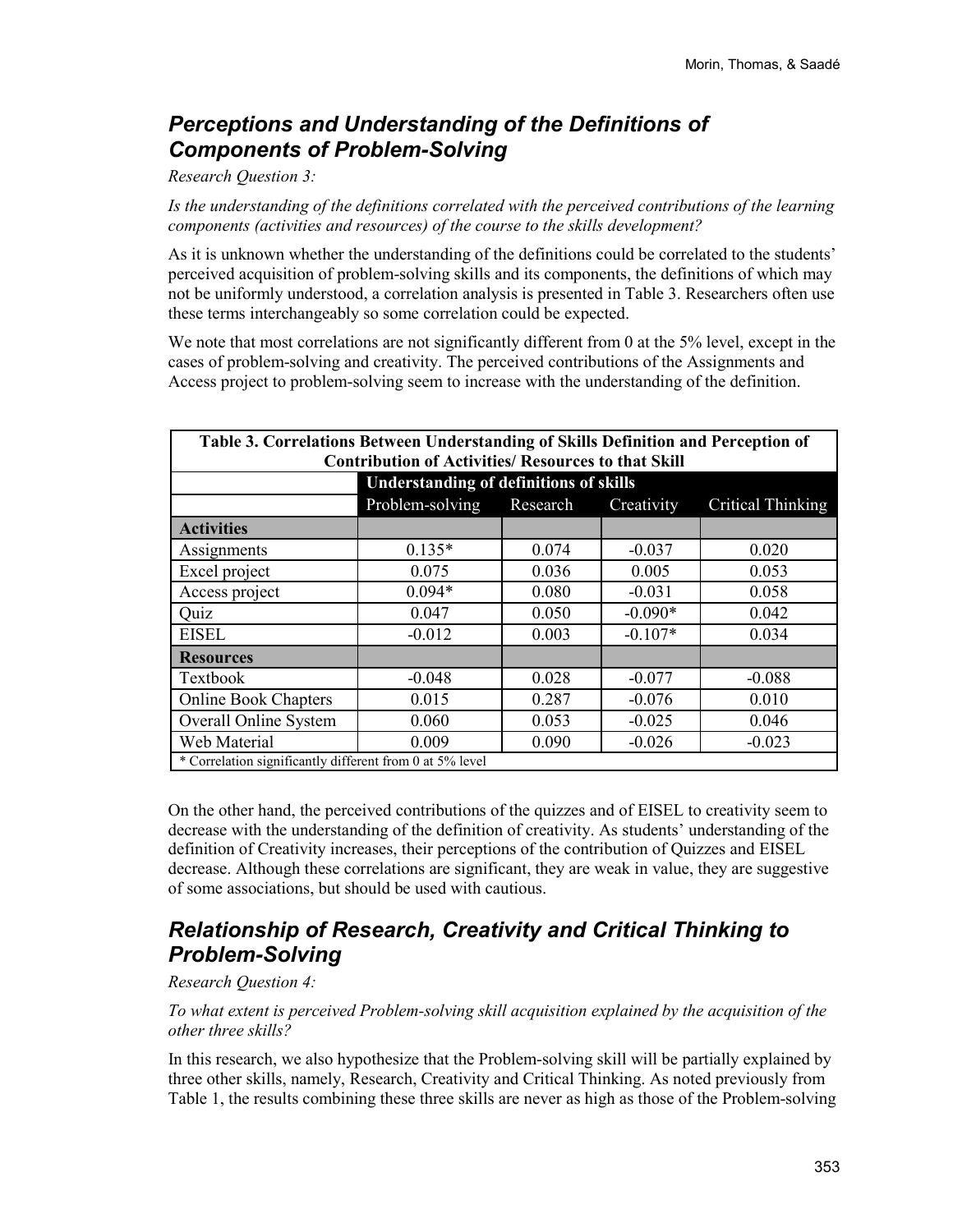skill which is an indication that although they explain a good portion of Problem-solving skills acquisition, they don't explain all of it. This is supported by Table 4 where multiple regressions show that the variation in the perceived contribution to Problem-solving skills is strongly explained by the regression on the three other perceived contributions. The variables in Table 4 are presented using the following notation: ASS\_PS corresponds to the perceived contribution of the Assignments to Problem-Solving, etc.

| Table 4. Regression models to Predict the Perceived Contribution to Problem-Solving (PS)          |  |                   |             |      |  |  |  |
|---------------------------------------------------------------------------------------------------|--|-------------------|-------------|------|--|--|--|
| Skill using the perceived contribution to Research $(R)$ , Creativity $(C)$ and Critical Thinking |  |                   |             |      |  |  |  |
| (CT) skills as predictors for each Activity and Resource                                          |  |                   |             |      |  |  |  |
|                                                                                                   |  | $R^2$   Adj $R^2$ | $\mathbf N$ | *MSP |  |  |  |
| ACTIVITY SKILL stands for the perceived contribution of the                                       |  |                   |             |      |  |  |  |

|                                                                                                                   |                                                             | $\mathbf{R}^{\pi}$ | $AdiR^2$ | IN. | *NISP         |  |  |
|-------------------------------------------------------------------------------------------------------------------|-------------------------------------------------------------|--------------------|----------|-----|---------------|--|--|
| <b>Activities</b>                                                                                                 | ACTIVITY_SKILL stands for the perceived contribution of the |                    |          |     |               |  |  |
|                                                                                                                   | ACTIVITY to the SKILL development                           |                    |          |     |               |  |  |
|                                                                                                                   | ASS PS = $0.8957 + 0.26379$ ASS R + 0.24742 ASS C +         |                    | 40.09%   | 469 | R             |  |  |
| $ASS**$                                                                                                           | 0.1656 ASS CT                                               | 40.48%             |          |     |               |  |  |
|                                                                                                                   | t-ratio of each predictor: $6.80$ , $5.73$ , $3.71$         |                    |          |     |               |  |  |
|                                                                                                                   | EXCE PS = $0.5906 + 0.3452$ EXCE R + $0.1888$ EXCE C +      |                    | 55.48%   | 474 | $\mathbb{R}$  |  |  |
| EXCE**                                                                                                            | 0.2690 EXCE CT                                              | 55.76%             |          |     |               |  |  |
|                                                                                                                   | t-ratio of each predictor: 9.70, 4.75, 7.13                 |                    |          |     |               |  |  |
|                                                                                                                   | ACCE PS = $0.5779 + 0.2435$ ACCE R + 0.2616 ACCE C +        |                    | 53.90%   | 468 | CT/R          |  |  |
| $ACCE**$                                                                                                          | 0.2939 ACCE CT                                              | 54.20%             |          |     |               |  |  |
|                                                                                                                   | t-ratio of each predictor: 6.88, 6.45, 6.89                 |                    |          |     |               |  |  |
|                                                                                                                   | QUIZ PS = $0.5082 + 0.2329$ QUIZ R + 0.2675 QUIZ C +        |                    | 50.15%   | 472 | <b>CT</b>     |  |  |
| QUIZ**                                                                                                            | 0.3116 QUIZ CT                                              | 50.47%             |          |     |               |  |  |
|                                                                                                                   | t-ratio of each predictor: 6.57, 7.35, 8.16                 |                    |          |     |               |  |  |
|                                                                                                                   | EISL PS = $0.5701 + 0.2656$ EISL R + 0.1571 EISL C +        |                    | 44.01%   | 470 |               |  |  |
| EISL**                                                                                                            | 0.3727 EISL CT                                              | 44.36%             |          |     | <b>CT</b>     |  |  |
|                                                                                                                   | t-ratio of each predictor: 6.72, 3.77, 8.54                 |                    |          |     |               |  |  |
| <b>Resources</b>                                                                                                  | RESOURCE SKILL stands for the perceived contribution of the |                    |          |     |               |  |  |
|                                                                                                                   | RESOURCE to the SKILL development                           |                    |          |     |               |  |  |
|                                                                                                                   | TB $PS = 0.6112 + 0.1889$ TB $R + 0.3978$ TB $C + 0.1650$   |                    | 42.85%   | 353 | $\mathcal{C}$ |  |  |
| TR**                                                                                                              | TB CT                                                       | 43.34%             |          |     |               |  |  |
|                                                                                                                   | t-ratio of each predictor: 3.65, 7.86, 3.02                 |                    |          |     |               |  |  |
|                                                                                                                   | OB PS = $0.4503 + 0.3156$ OB R + 0.3077 OB CT + 0.1979      |                    | 42.87%   | 473 | R             |  |  |
| $OB**$                                                                                                            | OB CT                                                       | 43.24%             |          |     |               |  |  |
|                                                                                                                   | t-ratio of each predictor: 7.28, 6.35, 3.80                 |                    |          |     |               |  |  |
|                                                                                                                   | ONLS PS = $0.5299 + 0.2180$ ONLS R + 0.3396 ONLS C +        |                    | 54.28    | 468 | $\mathcal{C}$ |  |  |
| ONLS**                                                                                                            | 0.2430 ONLS CT                                              | 54.57%             |          |     |               |  |  |
|                                                                                                                   | t-ratio of each predictor: 5.62, $8.3\overline{1, 5.63}$    |                    |          |     |               |  |  |
| $MAT**$                                                                                                           | MAT_PS = $0.2330 + 0.3357$ MAT_R + 0.2800 MAT_C +           |                    | 63.44%   | 477 | $\mathbf{R}$  |  |  |
|                                                                                                                   | 0.2859 MAT CT                                               | 63.67%             |          |     |               |  |  |
|                                                                                                                   | t-ratio of each predictor: $9.60$ , $7.02$ , $6.89$         |                    |          |     |               |  |  |
| LEGEND : ASS: Assignments, EXCE: Excel Case Project, ACCE: Access Case Project, EISL: EISEL, TB: Text-            |                                                             |                    |          |     |               |  |  |
| book, OB: Online Book Chapters, ONLS: Overall Online System, MAT: Material on the Web                             |                                                             |                    |          |     |               |  |  |
|                                                                                                                   | * MSP: Most Significant Predictor                           |                    |          |     |               |  |  |
| ** the significance of the overall regressions is below $10^{-6}$ at and each coefficient is significant at 0.003 |                                                             |                    |          |     |               |  |  |

We note that all multiple regressions are highly significant with p-values lower than 0.000001, which means that perceived contributions of activities and resources to Problem-solving skills are partially explained by their contribution to Research, Creativity, and Critical Thinking. Also all regression coefficients in each of the nine multiple regressions are highly significant as indicated by the t-ratios corresponding to each predictor. The most significant predictor for each regression is identified as the predictor with the smallest p-value corresponding to the largest t-ratio in absolute value. Therefore, Problem-solving stands on three legs: Research, Creativity, and Critical Thinking, as had been hypothesized; however, the coefficients of determination indicate that they do not tell all the story, other factors are also at play and need further research. For example, in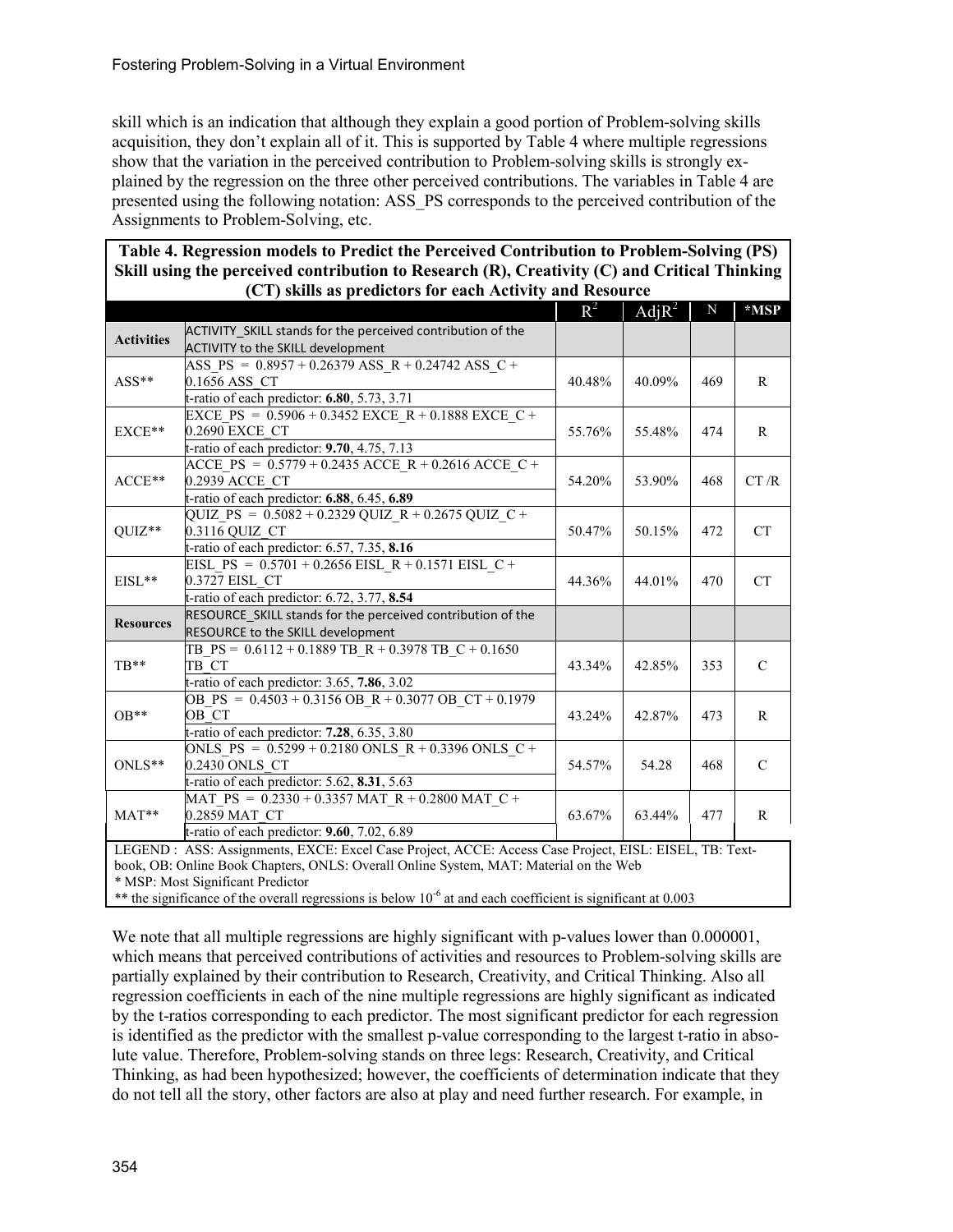the first regression in Table 4, the coefficient of determination is 40.09%, which means that the variation in the perceived contribution of Assignments to Problem-Solving is explained by the perceived contribution of Assignments to Research, Creativity, and Critical Thinking

Focusing in on the impact of the activities and resources on problem-solving, we obtain that 55.76% of the variation in the perceived contribution of the Excel project to Problem-solving skills is explained by the contribution of the Excel project to Research, Creativity, and Critical Thinking, where Research is the most significant predictor. Similarly 54.2% of the variation in the perceived contribution of the ACCESS project to Problem-solving skills is explained by the contribution of the three skills and Critical Thinking and Research are the most equally important predictors.

The perceived contributions to Problem-solving skills of the other activities: Assignments, Quiz and EISEL are also partially explained (40.48%, 50.47% and 44.36% respectively) by their perceived contributions to the three skills, where Research and Critical thinking are, respectively, the most significant predictors.

As for the resources in the course, we note that the perceived contribution of the Web material to Problem-solving is explained more (63.67%) by its perceived contributions to the other three skills than by the perceived contribution of any other resources (43.34%, 43.24% 54.57% and 44.36%) and even activities. The most significant predictor is Research, which could be explained by the fact that students have to search the course content and distinguish between important and less important elements of the course. Similar results are found for the Online book chapters but to a lesser extent when we consider its coefficient of determination, 43.24%. For the Textbook and the Overall online system, Creativity is the most significant predictor, while for EISEL, Critical Thinking is most significant.

The above multiple regressions of Table 4 support the hypothesis that Problem-Solving stands on the three legs of Research, Creativity and Critical Thinking.

## **Discussion**

Results of the study indicate that the definitions of the skills employed, which were based on the literature, are reasonable. (Beachboard & Aytes, 2013; Brookhart, 2010; Collins, 2014; Eisenberg & Berkowitz, 1988; King et al., 1998; Lewis & Smith, 1993; Pascarella & Terenzini, 2005; Tiruneh et al., 2014). Students had a very good understanding of the definition of the skills as articulated. Level of understanding varied across the skills and in general among students, but more than 85% of students had at least a moderate or better understanding while less than 15% had limited understanding of the terms. Research skills, with an average understanding of 7.5, was the least understood, however, this could be due to the fact that this is a group of mainly first year undergraduate students, with limited research exposure.

Certain activities and resources were perceived to contribute more than others, which were the Assignments and the Excel and Access projects. This supported prior findings (Morin et al., 2012). The Quiz, the Textbook, the Online book chapters, and EISEL, were perceived to contribute the least to the development of creativity skills. This is not surprising since these are practice tools and not primarily tools that develop creativity. The relationship is very small but significant, which again must be treated cautiously. It also seems from the regression analysis that the perceived contribution of the Activities to Problem-Solving skills is largely explained by Research and Critical Thinking skills, while for Resources it is Research and Creativity.

As the understanding of the definition of Problem-Solving increases, the perceived contribution to this skill, of the Assignment and Access project also increase. On the other hand, as the definition of Creativity increases, the perceived contribution of the Quiz and EISEL decreases. The fact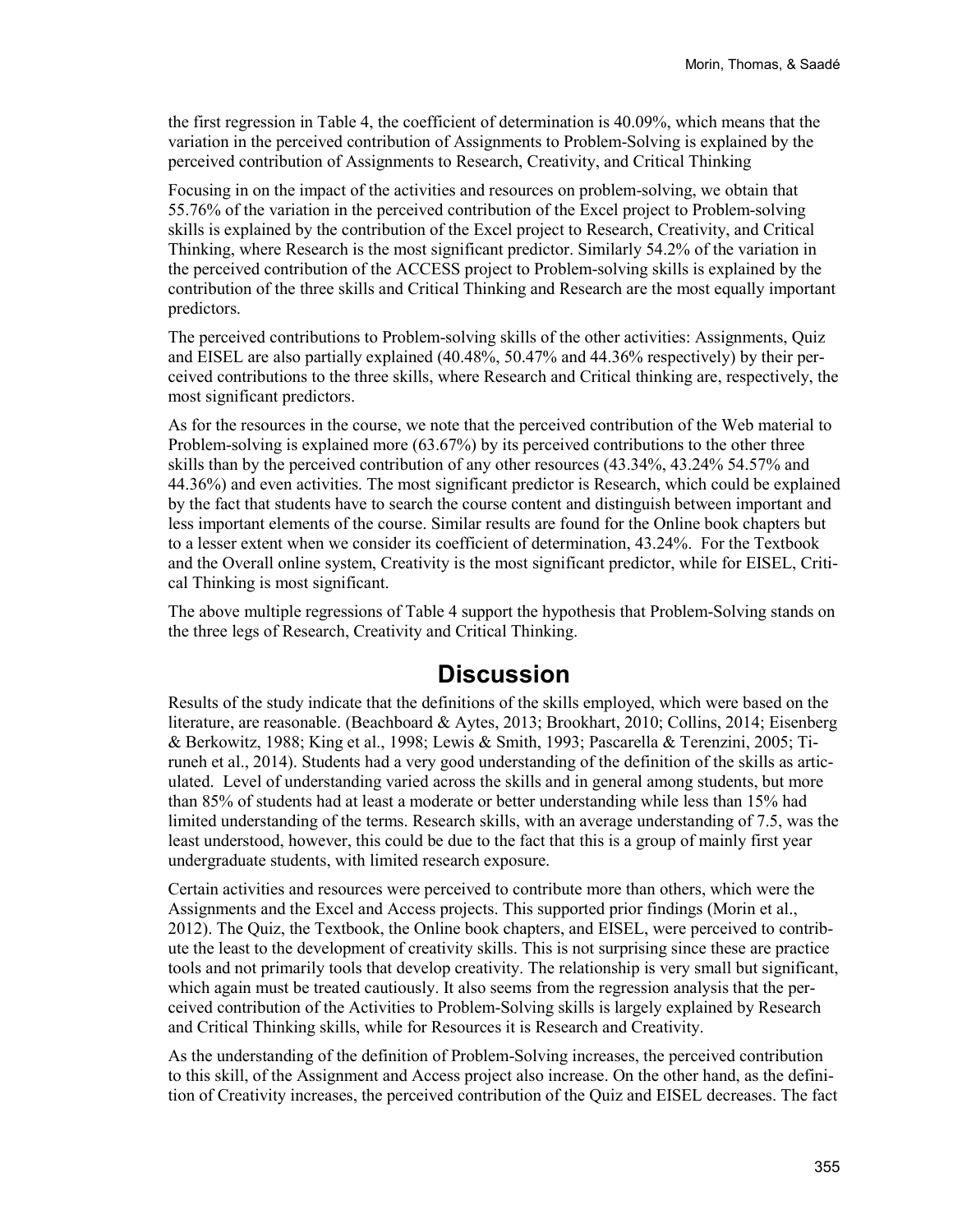that students' perceptions increased with understanding of some constructs, suggests that students do not always know what they are learning, and that, when they do, they appreciate it more. Understanding and learning begets more understanding and learning, however, since those correlations are weak though significant, the results must be treated with caution but are still indicative of the direction.

The perceived contribution of an activity or a resource to Problem-Solving can be decomposed into three parts, which are the perceived contribution to Research, to Creative Idea Generation, and to Critical Thinking. The regression analyses, therefore, supported the hypothesis that Research, Creative Idea Generation and Critical Thinking are strong supporting legs of Problem-Solving, but did not tell the full story. Other factors are involved and need further investigation and elaboration. Some possibilities may include analytical, logical, reflective, metacognitive, decision-making and time management skills.

In the case of Assignments, Excel and Access, Online Book Chapters and Material on the Web, the perceived contribution to Research Skills was the strongest leg of the tripod, the most significant predictor of perceived Problem-Solving skills, while for Access, Critical Thinking is equally important. The findings could be explained by the fact that, as these activities and resources can be considered project-based, students have to search the course content and distinguish between important and less important elements of the course in order to apply them to the particular tasks at hand.

For Quizzes and EISEL, which are practice, learning tools, the most significant predictor of perceived Problem-Solving skills is the perceived contribution to Critical Thinking skills, which makes it the strongest leg of the tripod, which is in line with prior studies. The fact that students have to actively engage in using these tools to acquire and demonstrate their learning may explain their increased perception of contribution to critical thinking. When it comes to the Textbook and the Overall Online System, the strongest leg of the tripod is the perceived contribution to Creativity skills, which was the most significant predictor of perceived Problem-Solving skills. No ready explanation of this finding presents itself at this point.

These results of the study have implications for the design of web-based delivery of learning content. Understanding those aspects of a course that can contribute to developing problem-solving skills, and the other supporting skills – research, creativity, and critical thinking – can assist in this process and need further study. It is interesting that Research and Critical Thinking are grouped, as are Problem-solving and Creativity. Also, the fact that there are differences in the perceived contribution of the various activities and resources to the acquisition of higher-order skills has implications for the design of the content for web-based learning.

In summary, the following recommendations emerged:

- $\triangleright$  The Assignments, Excel and Access were perceived to be more supportive of the development of all the thinking skills than either the Textbook or the Online Book Chapters.
- $\triangleright$  Examining those supportive of three skills, the Assignments and Excel were more supportive than EISEL or Overall Online for developing Problem-Solving, Research, and Creativity while Excel and Access were more supportive than Material on the Web in developing Problem-Solving, Creativity, and Critical Thinking. Excel was also more supportive than Overall Online in developing these skills. The Quizzes were more supportive of Problem-Solving, Research, and Critical Thinking than the Online Book Chapters, which were themselves more supportive than the Overall Online. In developing Research skills, Critical Thinking, and Creativity, the Online Book Chapters were perceived to be more supportive than Material on the Web. Other pairs of activities/resources showed significantly different support of either one or two skills.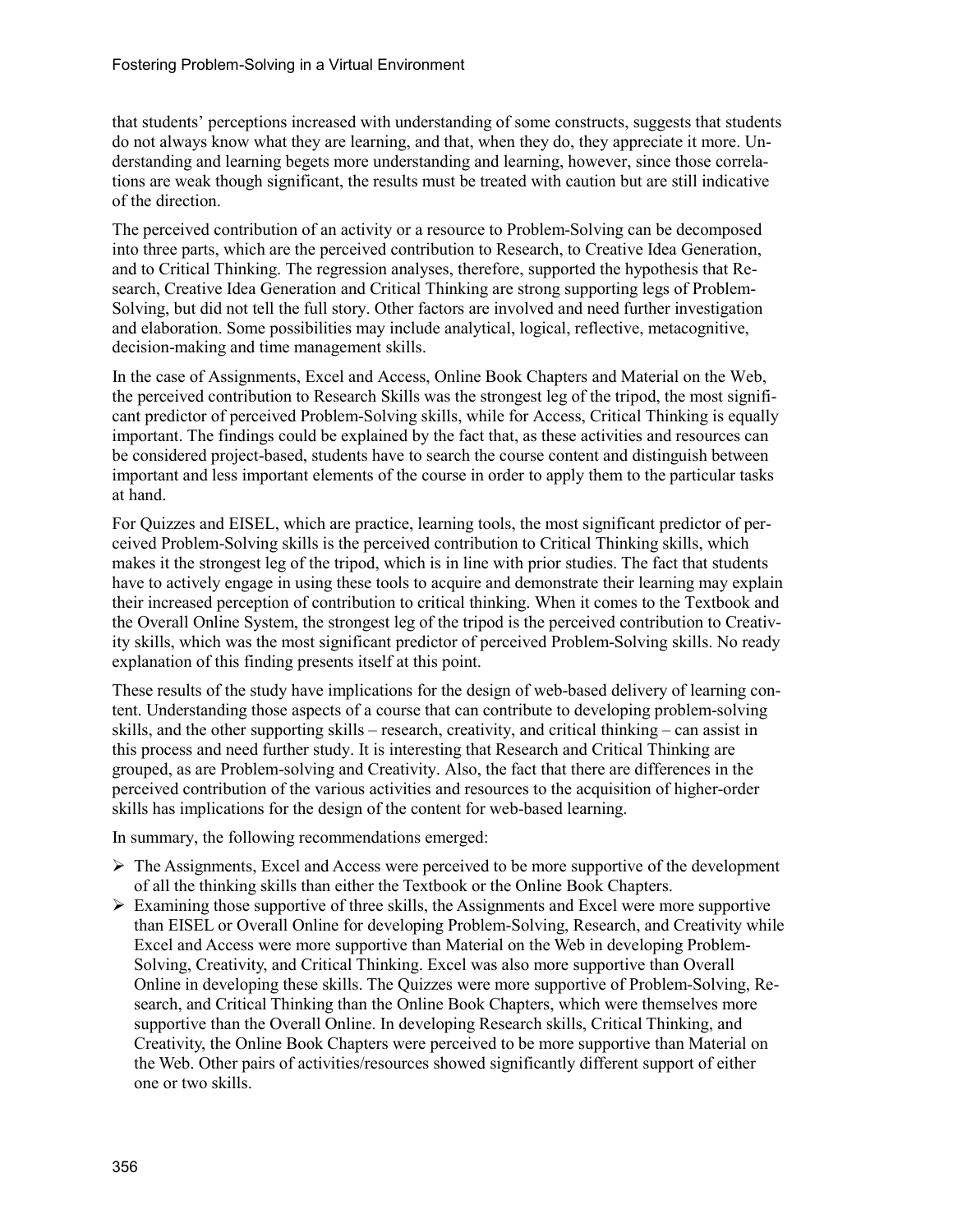- $\triangleright$  Assignments, Excel, Access showed significant differences in developing Problem-Solving and Creativity over Quizzes, EISEL, Textbook, Online Book Chapters, Overall Online, and Material on the Web.
- $\triangleright$  Assignments, Excel, and Access were more supportive of Research and Critical Thinking than the Textbook and Online Book Chapters, and Online Book Chapters more supportive than Overall Online and Material on the Web. The Textbook was also more supportive than Material on the Web. The Assignment and Excel were more supportive of Research than EISEL, and Assignments also more supportive than Overall Online, while Excel and Access were more supportive of Critical Thinking than Material on the Web, and Excel more supportive than Overall Online.
- $\triangleright$  Quizzes and EISEL were perceived as more supportive of Critical Thinking than the Textbook or Online Book Chapters, as was the Textbook and Online Book Chapters over Material on the Web. The Online Book Chapters were also more supportive of this skill than Overall Online. EISEL was more supportive of Problem-Solving than the Textbook and the Quizzes than the Online Book Chapters, while the Online Book Chapters were more supportive than Overall Online. The Quizzes, EISEL and the Online Book Chapters were more supportive of Creativity than Material on the Web, and the EISEL was also more supportive than Overall Online.

The overall results point to the importance of incorporating assignments and Excel and Access projects in the development of the higher-order skills in Information Technology courses. Other activities and resources support the student in accomplishing these tasks but play a lesser role in developing these skills. As there is a tendency in online learning to put emphasis on rote memorization and true and false type questions for imparting and measuring learning, these results suggest more effort needs to be made to integrate more robust problem-solving tasks, even in an online context.

## **Conclusion**

The body or research work related to higher order thinking skills and online learning is scarce. Research on critical thinking, problem-based learning, and creativity and research skills is extensive; however, few address them in the context on online learning. Of significant importance, a handful of researchers were found who explored the concepts of critical thinking and problembased learning in web environments. In problem-based learning four researchers began to experiment with wikis and forums, unguided group research, multimedia, web 2.0 tools, and the use of second life (Beaumont, Savin-Baden, Conradi, & Poulton, 2014; Ioannou, Brown, & Artino, 2015; Liu et al., 2014; Walker, 2014). In critical thinking, five recent articles were found where researchers explored web-based seminars, web 20 tools and mobile learning in nurse's education, web-based graduate management courses, and wikis (Condon & Valverde, 2014; Eales-Reynolds, Gillham, Grech, Clarke, & Cornell, 2012; Garcia & Hooper, Jr., 2011; Goh, 2012; Lai & Wu, 2012). It is evident that problem-based learning in online (or web-based) environment is the most recent subject to be addressed and interest in general seems to be increasing. It must be stressed, though, that these recent works in critical thinking and problem-based learning in online environments are primarily descriptive and addressed issues such as practices and strategies with little analytics/statistics. Moreover, most of these studies were in context different than higher education, such as nurse training, teacher education, elementary school students, and pre-service teachers.

The authors are not aware of other studies which have looked at the elements of this research in quite the way presented in this study and the results found suggest the need for further study and elaboration of these ideas. Possible expansions of this study include looking at the effect of teambuilding skills on the elements of problem solution, which is the topic of a subsequent paper, as well as expanding the types and number of questions used in the survey. In a recent study (Tsai  $\&$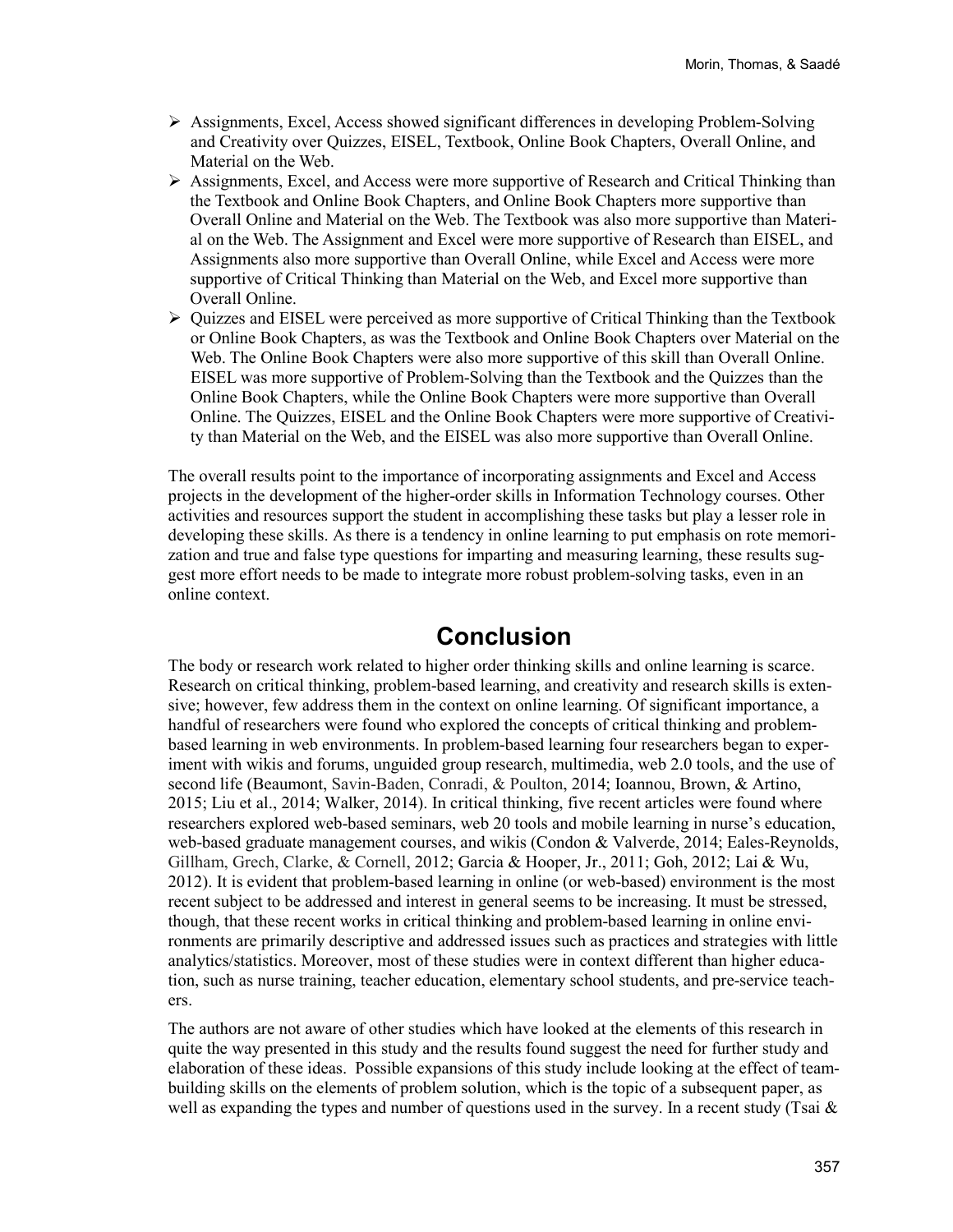Chiang, 2013) where a review of research in problem-based learning in online education environment was performed, the authors report on the number of publications per target student groups. What is interesting is that over the 8 year period 63 articles were published, giving an average of 8 articles per year. If only higher education students are considered, the number of publications falls by around 25%. Needless to say, research in online education and problembased learning is scarce, even more so if one considers problem-solving skills acquisition in particular. Conducting a small research on Google Scholar on higher-order thinking and eLearning resulted in less than 10 articles over the past 5 years.

It is clear that the study of various higher-order thinking skills in eLearning environments (online education) is scarce; therefore, any insights that can be used to further our understanding via comparative synthesis are rare and therefore make our task the more difficult. However, in a study performed by Fox & Mackeogh (2003) on eLearning's ability to promote higher-order learning via different pedagogical methods, it was suggested that given the appropriate pedagogical design, students can develop effective ways of engaging with the online course activities showing evidence of engaging in higher-order learning. This is in-line with the present study findings, as well as prior research by the authors (Morin et al., 2014; Saadé et al., 2012; Thomas & Morin, 2010), and supports the results that pedagogically sound online activities can engage students in higher-order learning. As one would expect, (Schmid, et al., 2014), pedagogy is more important than the medium of delivery. The fact that these research results indicate that Problem-Solving is supported by the tripod idea of Research, Creative Idea Generation, and Critical Thinking opens another avenue for research into effective online pedagogy.

## **References**

- Abrami, P. C., Bernard, R. M., Borokhovski, E., Waddington, D. I., Wade, C. A., & Persson, T. (2014). Strategies for teaching students to think critically: A meta-analysis. *Review of Educational Research*, *September 25*, 1-40.
- Alamro, A. S., & Schofield, S. (2012). Supporting traditional PBL with online discussion forums: A study from Qassim Medical School. *Medical Teacher*, *34*, S20–S24.
- Anderson, L. W., & Krathwohl, D. R. (Eds.). (2001). *A taxonomy for learning, teaching and assessing: A revision of Bloom's taxonomy of educational objectives: Complete edition*. New York: Longman.
- Baturay, M. H., & Bay, O. F. (2010). The effects of problem-based learning on the classroom community perceptions and achievement of web-based education students. *Computers & Education*, *55*, 43–52.
- Beachboard, J., & Aytes, K. (2013). An introduction to business problem-solving and decision-making. *Proceedings of Informing Science & IT Education Conference (InSITE),* Porto, Portugal, July.
- Beaumont, C., Savin-Baden, M., Conradi, E., & Poulton, T. (2014). Evaluating a Second Life Problem-Based Learning (PBL) demonstrator project: What can we learn? *Interactive Learning Environments*, *22*(1), 125-141.
- Bernard, R.M. (2014). Things I have learned about meta-analysis since 1990: Reducing bias in search of "the big picture". *Canadian Journal of Learning and Technology*, *40*(3), 2-17.
- Bloom, B. S., &. Krathwohl, D. R. (1956). *Taxonomy of educational objectives: The classification of educational goals, by a committee of college and university examiners. Handbook 1: Cognitive domain*. New York: Longmans.
- Brookhart, S. (2010). *How to assess higher order thinking skills in your classroom*, ASCD. Retrieved from [http://www.ascd.org/Publications/Books/Overview/How-to-Assess-Higher-Order-Thinking-Skills-in-](http://www.ascd.org/Publications/Books/Overview/How-to-Assess-Higher-Order-Thinking-Skills-in-Your-Classroom.aspx)[Your-Classroom.aspx](http://www.ascd.org/Publications/Books/Overview/How-to-Assess-Higher-Order-Thinking-Skills-in-Your-Classroom.aspx)
- Chickering, A. W. & Gamson, Z. (1987). [Seven principles for good practice in undergraduate education.](http://www.johnsonfdn.org/Publications/ConferenceReports/SevenPrinciples/SevenPrinciples_pdf.pdf) *American Association for Higher Education Bulletin*, *39*(7), 3-7.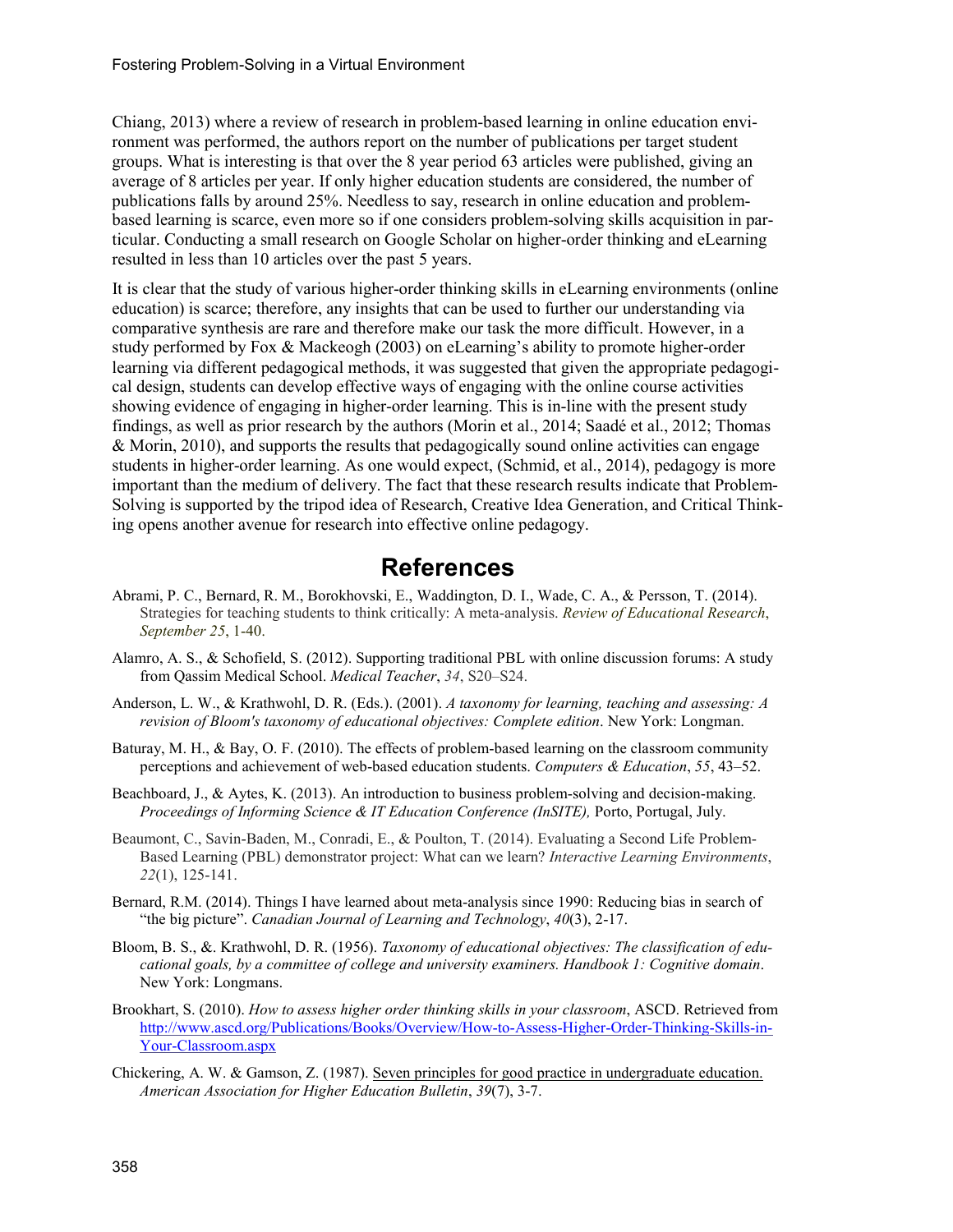- Collins, R. (2014). Skills for the 21<sup>st</sup> Century: teaching higher-order thinking. *Curriculum and Leadership Journal*, *12*(14).
- Condon, C., & Valverde, R. (2014). Increasing critical thinking in web-based graduate management courses. *Journal of Information Technology Education: Research*, *13*, 177-191. Retrieved from <http://www.jite.org/documents/Vol13/JITEv13ResearchP177-191Condon0354.pdf>
- Dangel, H. L., & Wang, C. X. (2008). Student response systems in higher education: Moving beyond linear teaching and surface learning. *Journal of Educational Technology Development and Exchange, 1*(1), 93-104.
- Davis, F. D. (1989). Perceived usefulness, perceived ease of use, and user acceptance in information technology. *MIS Quarterly*, *13*(3), 319-340.
- Eales-Reynolds, L. J., Gillham, D., Grech, C., Clarke, C., & Cornell, J. (2012). A study of the development of critical thinking skills using an innovative web 2.0 tool. *Nurse Education Today*, *32*(7), 752-756.
- Eisenberg, M., & Berkowitz, R. (1988). Library and information skills curriculum scope and sequence: The big 6 skills. *School Library Media Activities Monthly, 5*(1), 26-28, 45, 50-51.
- Eisenberg, M., & Johnson D. (1996). *Computer skills for information problem solving: Learning and teaching technology in context*. In *ERIC Digest* (ED: IR 055 809 pending). Syracuse, NY: ERIC Clearinghouse on Information & Technology March 1996. Available a[t http://eric.ed.gov/?id=ED392463](http://eric.ed.gov/?id=ED392463)
- Facione, P. A. (2015). *Critical thinking: What it is and why it counts*. Retrieved December 1, 2015, from [http://www.insightassessment.com/CT-Resources/Teaching-For-and-About-Critical-Thinking/Critical-](http://www.insightassessment.com/CT-Resources/Teaching-For-and-About-Critical-Thinking/Critical-Thinking-What-It-Is-and-Why-It-Counts/Critical-Thinking-What-It-Is-and-Why-It-Counts-PDF)[Thinking-What-It-Is-and-Why-It-Counts/Critical-Thinking-What-It-Is-and-Why-It-Counts-PDF](http://www.insightassessment.com/CT-Resources/Teaching-For-and-About-Critical-Thinking/Critical-Thinking-What-It-Is-and-Why-It-Counts/Critical-Thinking-What-It-Is-and-Why-It-Counts-PDF)
- Fox, S., & Mackeogh, K. (2003). Can eLearning promote higher-order learning without tutor overload? *Open Learning*, *18*(2), 121-134.
- Garcia, C. G. & Hooper, Jr., H. H. (2011). Exploring factors of a web-based seminar that influence Hispanic preservice teachers' critical thinking and problem-solving skills. *Journal of Hispanic Higher Education*, *10*(3), 200-211.
- Gellin, A. (2003). The effect of undergraduate student involvement on critical thinking: A meta-analysis of the literature 1991-2000. *Journal of College Student Development, 44*(6), 746-762.
- Goh, W. W. (2012). Can Wiki be used to facilitate critical thinking? A qualitative approach. *International Journal of Engineering Pedagogy (iJEP)*, *2*(4), 18.
- Hennessy, S., McCormick, R., & Murphy, P. (1993). The myth of general problem solving capability: Design and technology as an example. *The Curriculum Journal*, *4*(1), 74-89.
- Hsu, C-K., Hwang, G-J, Chuang, C-W., & Chang, C-K. (2012). Effects on learners' performance of using selected and open network resources in a problem-based learning activity. *British Journal of Educational Technology, 43*(4), 606–623.
- Ioannou, A., Brown, S. W., & Artino, A. R. (2015). Wikis and forums for collaborative problem-based activity: A systematic comparison of learners' interactions. *The Internet and Higher Education*, *24*, 35- 45.
- ITS Education Asia. (2014). *The skills of problem-solving*. Retrieved Feb. 18, 2014 from: <http://www.itseducation.asia/the-skills-of-problem-solving.htm>
- Jahng, N., Krug, D., & Zhang, Z. (2007). Student achievement in online distance education compared to face-to-face education. *European Journal of Open Distance and E-Learning*. Retrieved December 1, 2014, from [http://www.eurodl.org/materials/contrib/2007/Jahng\\_Krug\\_Zhang.htm](http://www.eurodl.org/materials/contrib/2007/Jahng_Krug_Zhang.htm)
- Jonassen, D. H. (1997). Instructional design models for well-structured and ill-structured problem-solving learning outcomes*. Educational Technology Research and Development*, *45*, 65-95.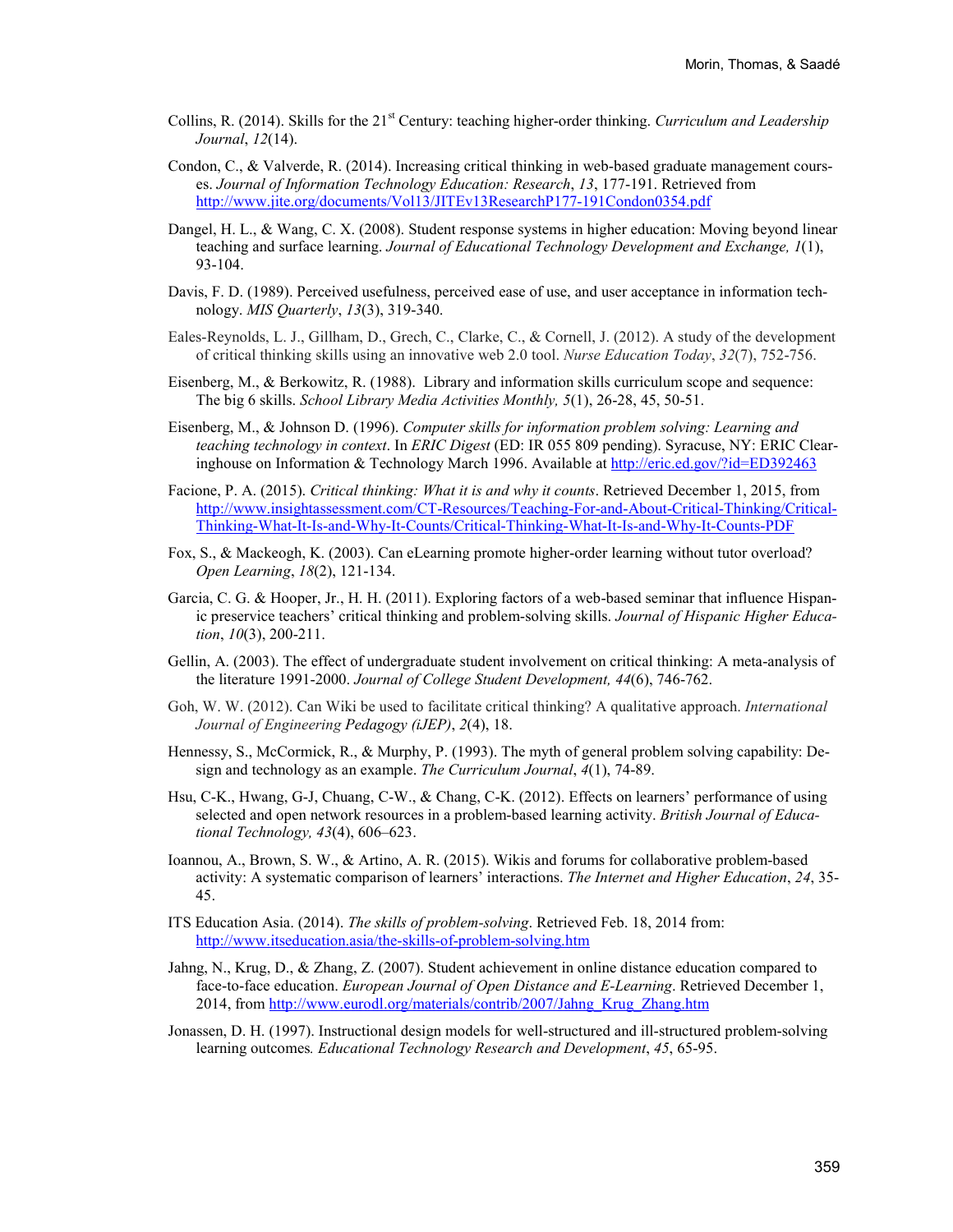- Johnson, T. E., Archibald, T. N., & Tenenbaum, G. (2010). Individual and team annotation effects on students' reading comprehension, critical thinking, and meta-cognitive skills. *Computers in Human Behavior*, *26*, 1496-1507.
- Keengwe, J. (2007). Faculty integration of technology into instruction and students' perceptions of computer technology to improve student learning. *Journal of Information Technology Education, 6*, 169- 180. Retrieved from<http://www.jite.org/documents/Vol6/JITEv6p169-180Keengwe218.pdf>
- King, F. J., Goodson, L., & Rohani, F. (1998). *Higher order thinking skills: Definitions, strategies, assessment.* A publication of the Educational Services Program (now known as the Center for Advancement of Learning and Assessment). Retrieved December 4, 2014 from [www.cala.fsu.edu/files/higher\\_order\\_thinking\\_skills.pdf](http://www.cala.fsu.edu/files/higher_order_thinking_skills.pdf)
- Koohang, A., & Durante, A. (2003). Learners' perceptions toward the web-based distance learning activities/assignments portion of an undergraduate hybrid instructional model. *Journal of Information Technology Education, 2*, 105-113. Retrieved from<http://www.jite.org/documents/Vol2/v2p105-113-78.pdf>
- Lai, C. Y., & Wu, C. C. (2012). Supporting nursing students' critical thinking with a mobile web learning environment. *Nurse Educator*, *37*(6), 235-236.
- Lan, Y-F., Tsai, P-W., Yang, S-H., & Hung, C-L. (2012). Comparing the social knowledge construction behavioral patterns of problem-based online asynchronous discussion in e/m-learning environments. *Computers & Education, 59*, 1122–1135.
- Land, S. M., & Green, B. A. (2000). Project-based learning with the World Wide Web: A qualitative study of resource integration. *ETR &D*, *48*(1), 45-68.
- Lewis, A., & Smith, D. (1993). Defining higher order thinking. *Theory into Practice*, *32*(3), 131−137.
- Liu, M., Horton, L., Lee, J., Kang, J., Rosenblum, J., O'Hair, M., & Lu, C. W. (2014). Creating a multimedia enhanced problem-based learning environment for middle school science: Voices from the developers. *Interdisciplinary Journal of Problem-based Learning*, *8*(1), 4.
- Means, B., Toyama, Y., Murphy, R., Bakia, M., & Jones, K. (2009). *Evaluation of evidence-based practices in online learning: A meta-analysis and review of online learning studies*. US Department of Education. Retrieved December 1, 2014 from<http://files.eric.ed.gov/fulltext/ED505824.pdf>
- Moore, P. (1995). Information problem solving: A wider view of library skills. *Contemporary Educational Psychology*, *20*, 1-31.
- Morin, D., Thomas, J. D.E., & Saadé, R. G. (2012). Activities and resources in online learning: From a critical thinking view. In *Proceedings of Informing Science & IT Education Conference (InSITE) 2012* (pp. 597-602).
- Morin, D., Thomas, J. D. E. & Ly, S. (2014). The effect of delivery method on persistence, performance and perceptions. *International Journal of Excellence in Education, 6*(2), 1-10.
- NC State Quality Enhancement Plan. (2014). *Higher-order skills in critical and creative thinking*. Retrieved December 11, 2014, from<http://qep.ncsu.edu/wp-content/uploads/2014/01/qep-final.pdf>
- Oldenburg, N. L., & Hung, W-C. (2010). Problem solving strategies used by RN-to-BSN students in an online problem-based learning course. *Journal of Nursing Education, 49*(4).
- Pascarella, E. T. & Terenzini, P. T. (2005). *How college affects students: Volume 2, A third decade of research*. San Francisco, CA: Jossey-Bass. Retrieved July 27, 2015, from [http://campusclimate.ucop.edu/\\_common/files/pdf-climate/Distance\\_learning\\_article-](http://campusclimate.ucop.edu/_common/files/pdf-climate/Distance_learning_article-Pascarella_Terenzini.pdf)[Pascarella\\_Terenzini.pdf](http://campusclimate.ucop.edu/_common/files/pdf-climate/Distance_learning_article-Pascarella_Terenzini.pdf)
- Pedaste, M., Pentjärv, H.-A., & Sarapuu, T. (2003). Developing students' problem-solving skills by webbased simulation. *Proceedings of the International Conference e-Learning in Science and Environmental Education.* Tartu, Estonia, 88-91.
- Phipps, R., & Merisotis, J. (1999). *The effectiveness of distance learning in higher education*. Institute for Higher Education Policy, Washington, D.C. American Federation of Teachers, Washington, DC.; Na-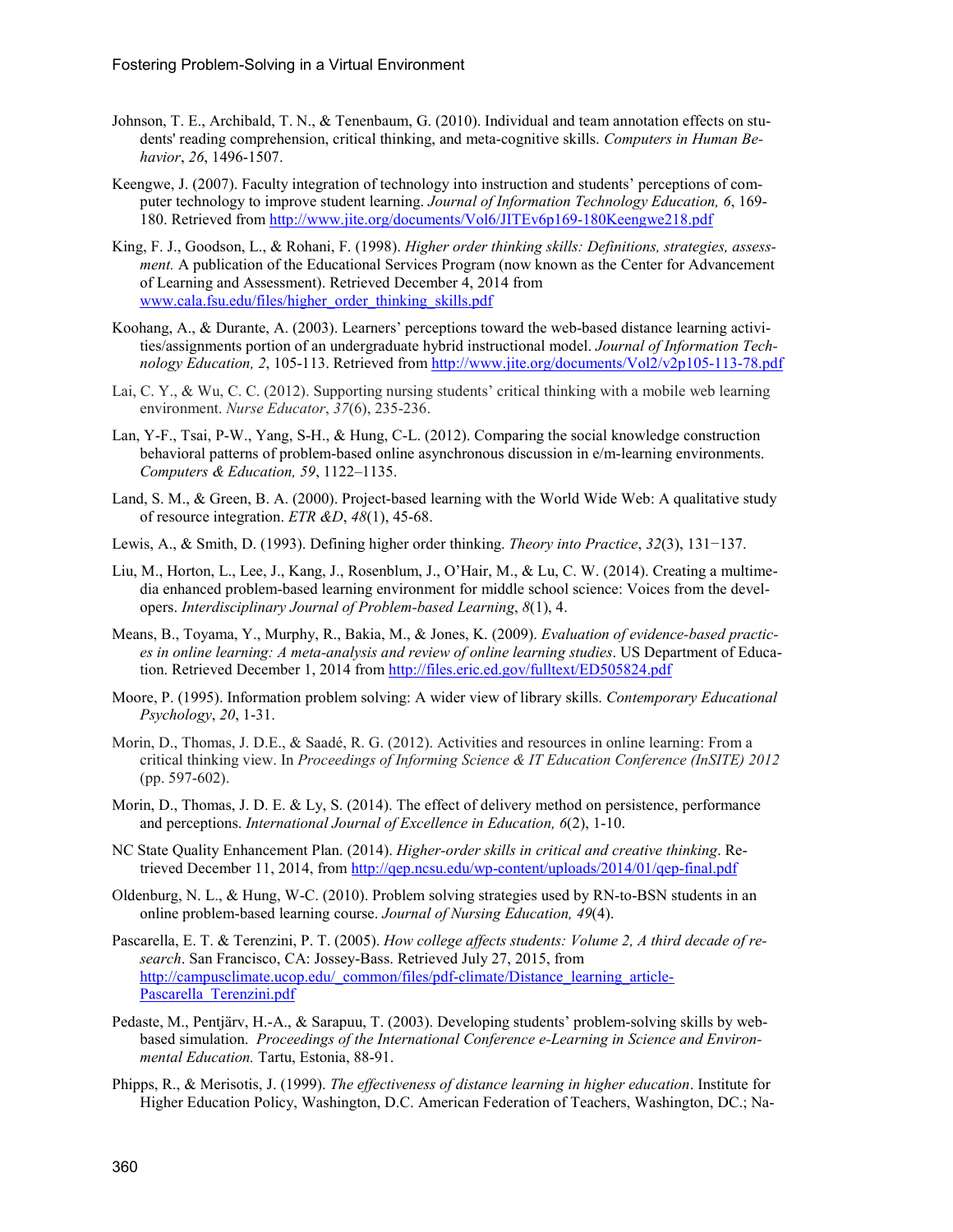tional Education Association, Washington, D.C., ERIC,1-49. Retrieved December 1, 2014 from: <http://eric.ed.gov/?id=ED429524>

- Saadé, R. G., Morin, D., & Thomas, J. D. E. (2012). Critical thinking in e-learning environments. *Computers in Human Behavior*, *28*(5), 1608-1617.
- Schmid, R. F., Bernard, R. M., Borokhovski, E., Tamim, R. M., Abrami, P. C., Surkes, M. A., & Woods, J. (2014). The effects of technology use in postsecondary education: A meta-analysis of classroom applications. *Computers & Education*, *72*, 271-291.
- Shen, P-D., Lee, T-H., & Tsai, C-W. (2011). Applying blended learning with web-mediated self-regulated learning to enhance vocational students' computing skills and attention to learn. *Interactive Learning Environments*, *19*(2), 193-209.
- Sitzmann, T., Kraiger, K., Stewart, D., & Wisher, R. (2006). The comparative effectiveness of web-based and classroom instruction: A meta-analysis. *Personnel Psychology*, *59*(3), 623-664.
- Song, L., Singleton, E. S., Hill, J. R., & Koh, M. H. (2004). Improving online learning: Student perceptions of useful and challenging characteristics. *Internet & Higher Education*, *7*(1), 59-70.
- Stewart, T. M., MacIntyre, W. R., Galea, V. J., & Steel, C. H. (2007). Enhancing problem-based learning designs with a single e-learning scaffolding tool: Two case studies using challenge FRAP. *Interactive Learning Environments*, *15*(1), 77-91.
- Taplin, M. (2000). Problem-based learning in distance education: Practitioners' beliefs about an action learning project. *Distance Education*, *21*(2), 278-299.
- Tiruneh, D. T., Verburgh, A., & Elen, J. (2014). Effectiveness of critical thinking instruction in higher education: A systematic review of intervention studies. *Higher Education Studies, 4*(1), 1-17.
- Thomas, J. D. E. (2001). Technology integration and higher-order learning. *Proceedings of the Conference in Advanced Technology in Education Conference*, Banff, Calgary, Canada, May.
- Thomas, J. D. E., & Morin, D. (2010). Technological Supports for Onsite and Distance Education and Students' Perceptions of Acquisition of Thinking and Team-Building Skills. *International Journal of Distance Education Technologies, 8(2),* 1-13.
- Thomas, J. D. E., Morin, D., & Ly, S. (2014). Delivery method and persistence and performance. In *Proceedings of World Conference on Educational Multimedia, Hypermedia and Telecommunications,*  Tampere, Finland, p. 1797–1801.
- Tsai, C-W. & Chiang, Y-C. (2013). Research trends in problem-based learning (PBL) research in elearning and online education environments: A review of publications in SSCI-indexed journals from 2004 to 2012. *British Journal of Educational Technology, 44*(6), 185-190.
- Walker, R. (2014). Blended problem-based learning: Designing collaboration opportunities for unguided group research through the use of Web 2.0 tools. In V. Hodgson, M. de Laat, D. McConnell, & T. Ryberg (Eds.), *The design, experience and practice of networked learning* (pp. 165-182). Springer International Publishing.